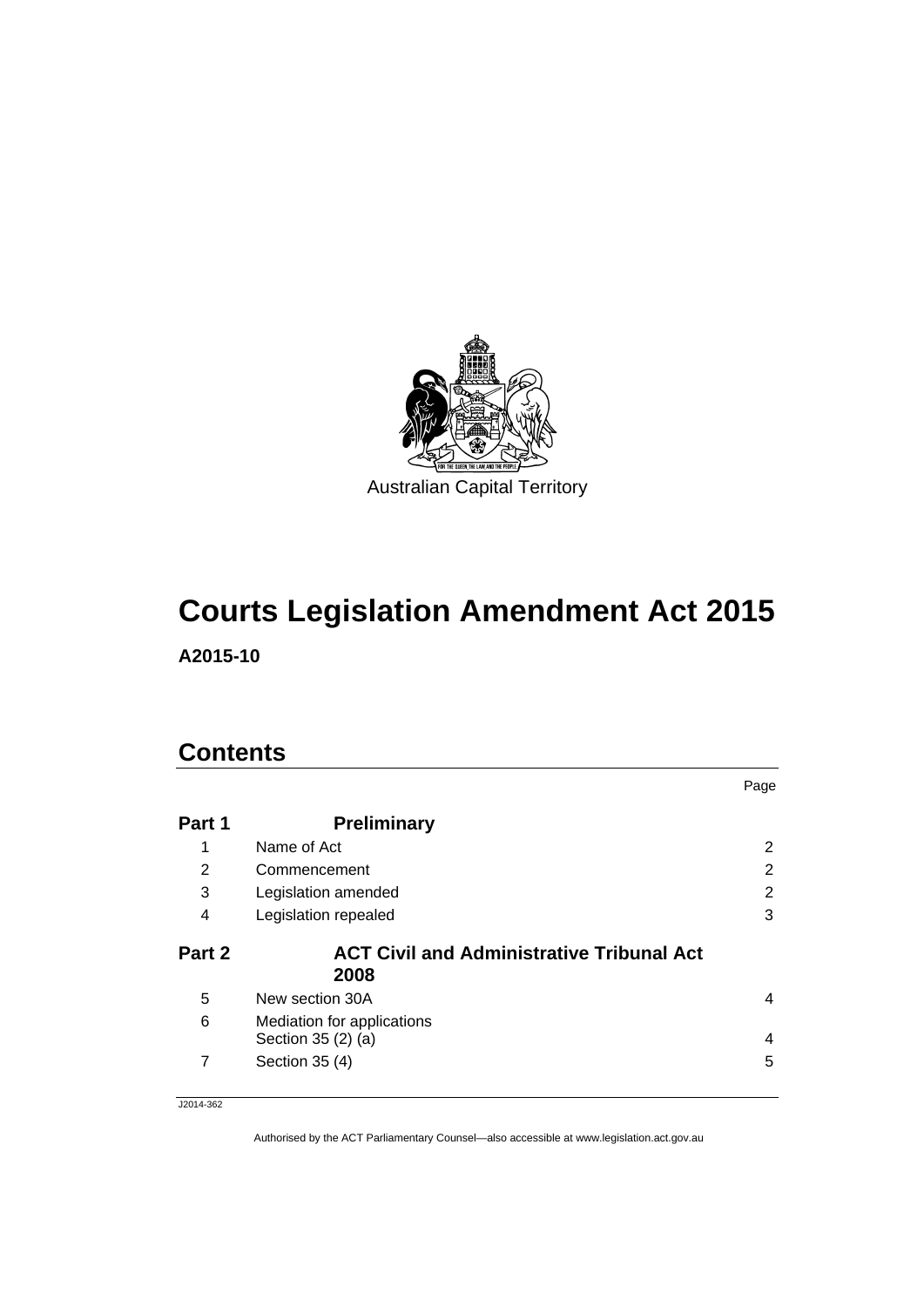|        |                                                                                                                             | Page           |
|--------|-----------------------------------------------------------------------------------------------------------------------------|----------------|
| 8      | New sections 35A to 35C                                                                                                     | 5              |
| 9      | Protection of members etc from liability<br>Section 116 (3), definition of <i>protected person</i> , paragraph (b), example | 6              |
| 10     | Dictionary, note 2                                                                                                          | 6              |
| 11     | Dictionary, new definitions                                                                                                 | $\overline{7}$ |
| Part 3 | <b>Civil Law (Wrongs) Act 2002</b>                                                                                          |                |
| 12     | Section 193                                                                                                                 | 8              |
| 13     | Agreements and arrangements arising from mediation sessions<br>Section 198, note                                            | 8              |
| 14     | Dictionary, note 2                                                                                                          | 8              |
| Part 4 | <b>Commissioner for Sustainability and the</b><br><b>Environment Act 1993</b>                                               |                |
| 15     | <b>Functions</b><br>Section 12 (2) (a)                                                                                      | 9              |
| Part 5 | <b>Cooperatives Regulation 2003</b>                                                                                         |                |
| 16     | Holders of prescribed offices<br>Schedule 5, clause 5.2, item 2                                                             | 10             |
| Part 6 | <b>Coroners Act 1997</b>                                                                                                    |                |
| 17     | Coroner's jurisdiction in relation to deaths<br>Section 13 (1) (a)                                                          | 11             |
| 18     | Section 13 (1) (b) and (c)                                                                                                  | 11             |
| 19     | Coroner's jurisdiction in relation to fires<br>Section 18 (1)                                                               | 11             |
| 20     | New part 5A                                                                                                                 | 11             |
| 21     | Dictionary, new definitions                                                                                                 | 17             |
| 22     | Dictionary, definition of hearing                                                                                           | 18             |
| Part 7 | <b>Court Procedures Act 2004</b>                                                                                            |                |
| 23     | Rule-making committee<br>Section $9(5)$ and $(6)$                                                                           | 19             |
| 24     | Section 76                                                                                                                  | 19             |
| 25     | New division 8.3                                                                                                            | 20             |

contents 2 Courts Legislation Amendment Act 2015

A2015-10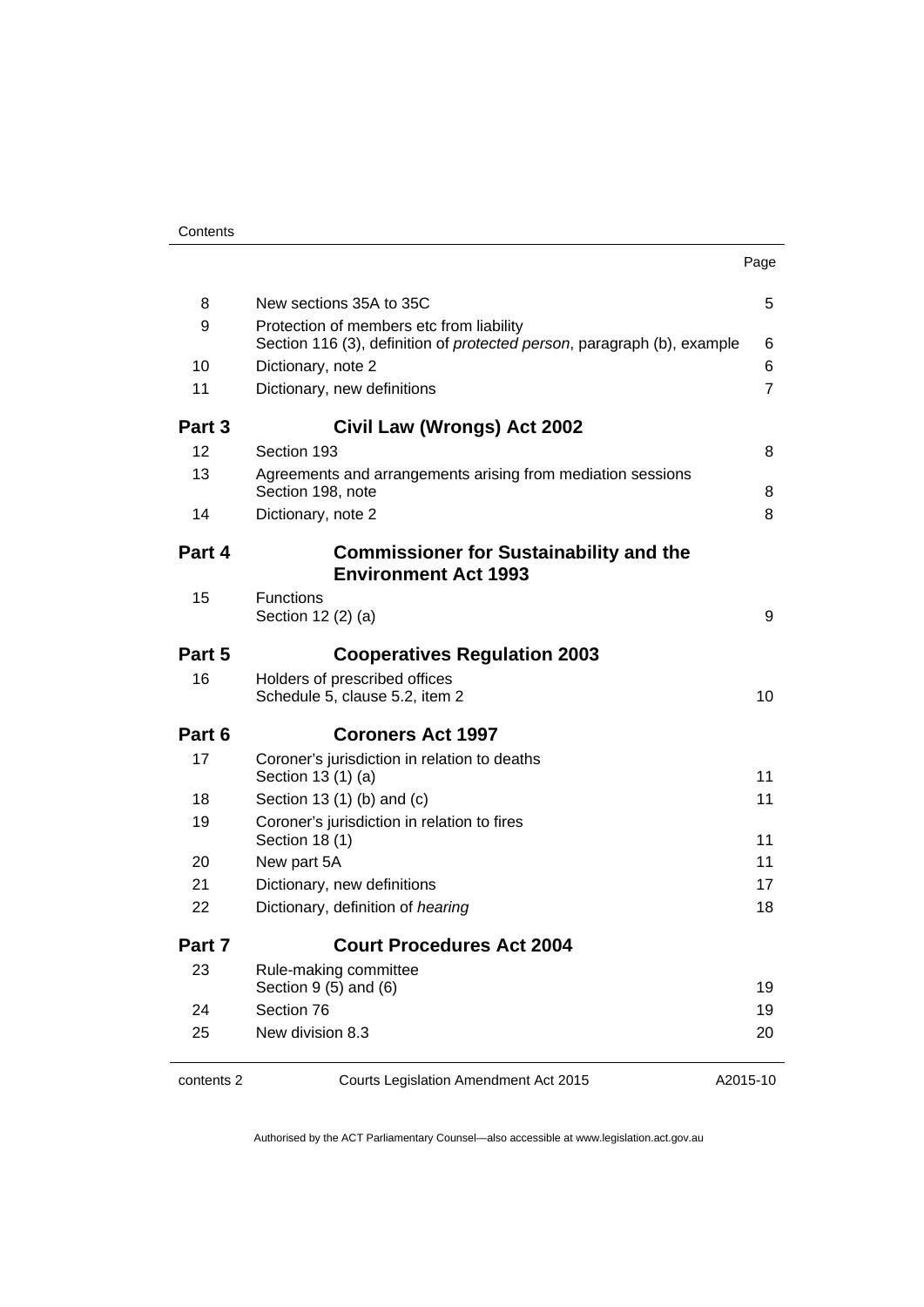| 26<br>27<br>Dictionary, note 2<br>27<br>Dictionary, definition of master<br>27<br>28<br>Further amendments, mentions of master<br>27<br><b>Criminal Code 2002</b><br>Part 8<br>29<br>Definitions-ch 3<br>Section 300, definition of territory public official, paragraph (d)<br>28<br><b>Judicial Commissions Act 1994</b><br>Part 9<br>30<br>Dictionary, definitions of head of jurisdiction and judicial officer<br>29<br><b>Juries Act 1967</b><br>Part 10<br>31<br>Jury service<br>Schedule 2, part 2.1, item 13<br>30<br>Part 11<br><b>Legislation Act 2001</b><br>Dictionary, part 1, new definition of associate judge<br>31<br>32<br>31<br>33<br>Dictionary, part 1, definition of master<br>Part 12<br><b>Magistrates Court Act 1930</b><br>34<br>Transfer of action from Supreme Court<br>Section 268 (1)<br>32<br>32<br>35<br>Section 268 (3)<br><b>Oaths and Affirmations Act 1984</b><br>Part 13<br>36<br>Oath or affirmation by spoken words or other means<br>Section 17 (1)<br>33<br><b>Ombudsman Act 1989</b><br>Part 14<br>37<br>Functions-investigating complaints under Act<br>Section 5 (2) (b) (i)<br>34<br><b>Public Sector Management Act 1994</b><br>Part 15<br>38<br>Application |               | Page |
|------------------------------------------------------------------------------------------------------------------------------------------------------------------------------------------------------------------------------------------------------------------------------------------------------------------------------------------------------------------------------------------------------------------------------------------------------------------------------------------------------------------------------------------------------------------------------------------------------------------------------------------------------------------------------------------------------------------------------------------------------------------------------------------------------------------------------------------------------------------------------------------------------------------------------------------------------------------------------------------------------------------------------------------------------------------------------------------------------------------------------------------------------------------------------------------------------------|---------------|------|
|                                                                                                                                                                                                                                                                                                                                                                                                                                                                                                                                                                                                                                                                                                                                                                                                                                                                                                                                                                                                                                                                                                                                                                                                            |               |      |
|                                                                                                                                                                                                                                                                                                                                                                                                                                                                                                                                                                                                                                                                                                                                                                                                                                                                                                                                                                                                                                                                                                                                                                                                            |               |      |
|                                                                                                                                                                                                                                                                                                                                                                                                                                                                                                                                                                                                                                                                                                                                                                                                                                                                                                                                                                                                                                                                                                                                                                                                            |               |      |
|                                                                                                                                                                                                                                                                                                                                                                                                                                                                                                                                                                                                                                                                                                                                                                                                                                                                                                                                                                                                                                                                                                                                                                                                            |               |      |
|                                                                                                                                                                                                                                                                                                                                                                                                                                                                                                                                                                                                                                                                                                                                                                                                                                                                                                                                                                                                                                                                                                                                                                                                            |               |      |
|                                                                                                                                                                                                                                                                                                                                                                                                                                                                                                                                                                                                                                                                                                                                                                                                                                                                                                                                                                                                                                                                                                                                                                                                            |               |      |
|                                                                                                                                                                                                                                                                                                                                                                                                                                                                                                                                                                                                                                                                                                                                                                                                                                                                                                                                                                                                                                                                                                                                                                                                            |               |      |
|                                                                                                                                                                                                                                                                                                                                                                                                                                                                                                                                                                                                                                                                                                                                                                                                                                                                                                                                                                                                                                                                                                                                                                                                            |               |      |
|                                                                                                                                                                                                                                                                                                                                                                                                                                                                                                                                                                                                                                                                                                                                                                                                                                                                                                                                                                                                                                                                                                                                                                                                            |               |      |
|                                                                                                                                                                                                                                                                                                                                                                                                                                                                                                                                                                                                                                                                                                                                                                                                                                                                                                                                                                                                                                                                                                                                                                                                            |               |      |
|                                                                                                                                                                                                                                                                                                                                                                                                                                                                                                                                                                                                                                                                                                                                                                                                                                                                                                                                                                                                                                                                                                                                                                                                            |               |      |
|                                                                                                                                                                                                                                                                                                                                                                                                                                                                                                                                                                                                                                                                                                                                                                                                                                                                                                                                                                                                                                                                                                                                                                                                            |               |      |
|                                                                                                                                                                                                                                                                                                                                                                                                                                                                                                                                                                                                                                                                                                                                                                                                                                                                                                                                                                                                                                                                                                                                                                                                            |               |      |
|                                                                                                                                                                                                                                                                                                                                                                                                                                                                                                                                                                                                                                                                                                                                                                                                                                                                                                                                                                                                                                                                                                                                                                                                            |               |      |
|                                                                                                                                                                                                                                                                                                                                                                                                                                                                                                                                                                                                                                                                                                                                                                                                                                                                                                                                                                                                                                                                                                                                                                                                            |               |      |
|                                                                                                                                                                                                                                                                                                                                                                                                                                                                                                                                                                                                                                                                                                                                                                                                                                                                                                                                                                                                                                                                                                                                                                                                            |               |      |
|                                                                                                                                                                                                                                                                                                                                                                                                                                                                                                                                                                                                                                                                                                                                                                                                                                                                                                                                                                                                                                                                                                                                                                                                            |               |      |
|                                                                                                                                                                                                                                                                                                                                                                                                                                                                                                                                                                                                                                                                                                                                                                                                                                                                                                                                                                                                                                                                                                                                                                                                            |               |      |
|                                                                                                                                                                                                                                                                                                                                                                                                                                                                                                                                                                                                                                                                                                                                                                                                                                                                                                                                                                                                                                                                                                                                                                                                            |               |      |
|                                                                                                                                                                                                                                                                                                                                                                                                                                                                                                                                                                                                                                                                                                                                                                                                                                                                                                                                                                                                                                                                                                                                                                                                            |               |      |
|                                                                                                                                                                                                                                                                                                                                                                                                                                                                                                                                                                                                                                                                                                                                                                                                                                                                                                                                                                                                                                                                                                                                                                                                            |               |      |
|                                                                                                                                                                                                                                                                                                                                                                                                                                                                                                                                                                                                                                                                                                                                                                                                                                                                                                                                                                                                                                                                                                                                                                                                            |               |      |
|                                                                                                                                                                                                                                                                                                                                                                                                                                                                                                                                                                                                                                                                                                                                                                                                                                                                                                                                                                                                                                                                                                                                                                                                            |               |      |
|                                                                                                                                                                                                                                                                                                                                                                                                                                                                                                                                                                                                                                                                                                                                                                                                                                                                                                                                                                                                                                                                                                                                                                                                            |               |      |
|                                                                                                                                                                                                                                                                                                                                                                                                                                                                                                                                                                                                                                                                                                                                                                                                                                                                                                                                                                                                                                                                                                                                                                                                            |               |      |
|                                                                                                                                                                                                                                                                                                                                                                                                                                                                                                                                                                                                                                                                                                                                                                                                                                                                                                                                                                                                                                                                                                                                                                                                            | Section 5 (b) | 35   |
|                                                                                                                                                                                                                                                                                                                                                                                                                                                                                                                                                                                                                                                                                                                                                                                                                                                                                                                                                                                                                                                                                                                                                                                                            |               |      |
|                                                                                                                                                                                                                                                                                                                                                                                                                                                                                                                                                                                                                                                                                                                                                                                                                                                                                                                                                                                                                                                                                                                                                                                                            |               |      |

A2015-10

Courts Legislation Amendment Act 2015

contents 3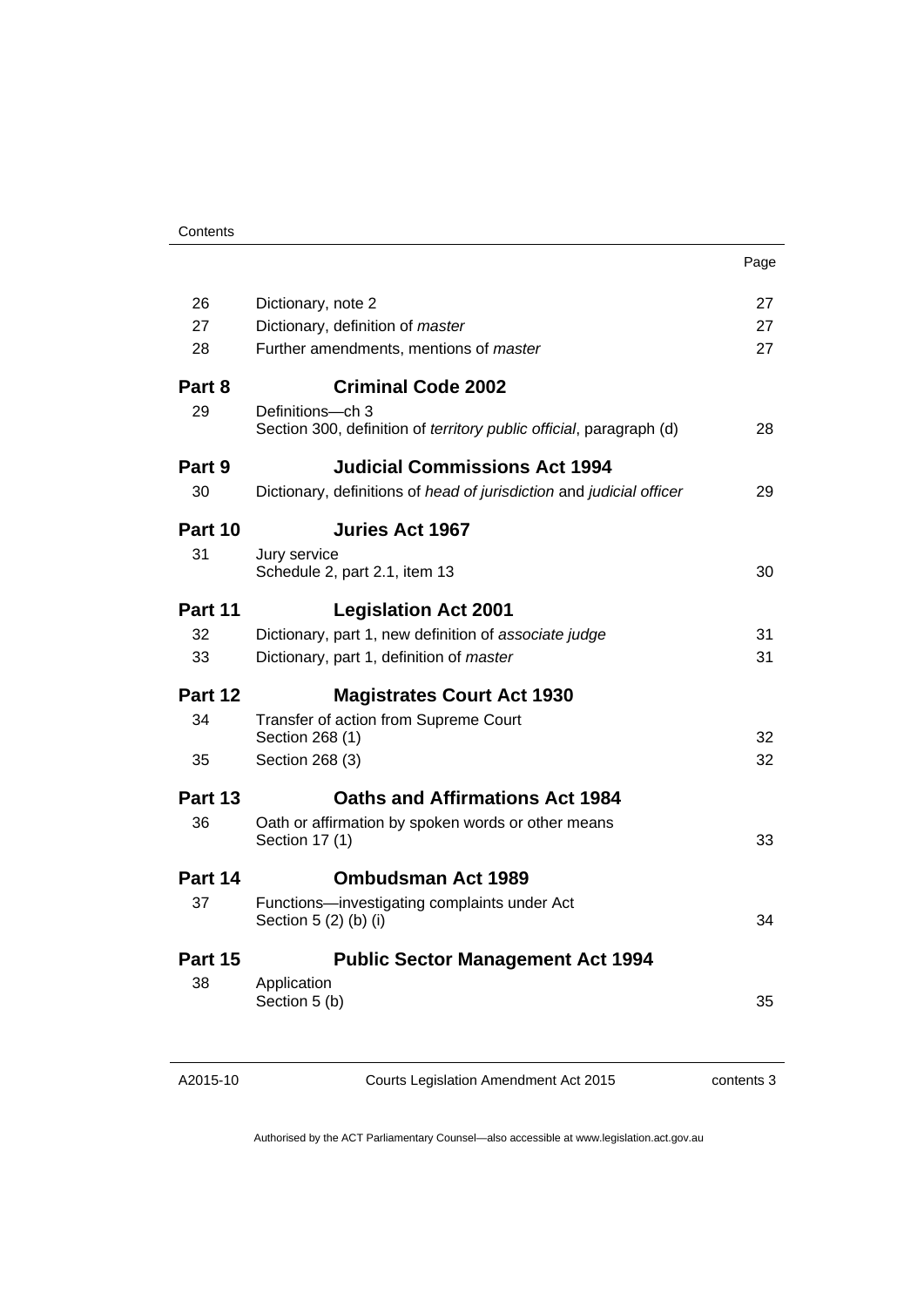|         |                                                                       | Page |
|---------|-----------------------------------------------------------------------|------|
| Part 16 | <b>Remuneration Tribunal Act 1995</b>                                 |      |
| 39      | Positions to which Act applies<br>Schedule 1, part 1.1                | 36   |
| Part 17 | <b>Supreme Court Act 1933</b>                                         |      |
| 40      | Seniority of judges<br>Section 5 (2)                                  | 37   |
| 41      | Section 5 (5)                                                         | 37   |
| 42      | Arrangement of business of court<br>Section 7                         | 37   |
| 43      | Exercise of jurisdiction<br>Section 8                                 | 37   |
| 44      | Section 9                                                             | 38   |
| 45      | Full Court decisions—equal division of opinion<br>Section 14 (a)      | 38   |
| 46      | Appellate jurisdiction<br>Section 37E (2) (a)                         | 38   |
| 47      | Section 37E (4)                                                       | 38   |
| 48      | Sections 37F and 37G                                                  | 39   |
| 49      | Appeal bench<br>Section 37H (2)                                       | 39   |
| 50      | Salary of former President<br>Section 37UB                            | 39   |
| 51      | New section 45                                                        | 39   |
| 52      | Completion of part-heard matters-end of term of office<br>Section 60A | 39   |
| 53      | New part 11                                                           | 40   |
| 54      | Dictionary, new definition of associate judge                         | 41   |
| 55      | Dictionary, definition of President                                   | 41   |

contents 4 Courts Legislation Amendment Act 2015

A2015-10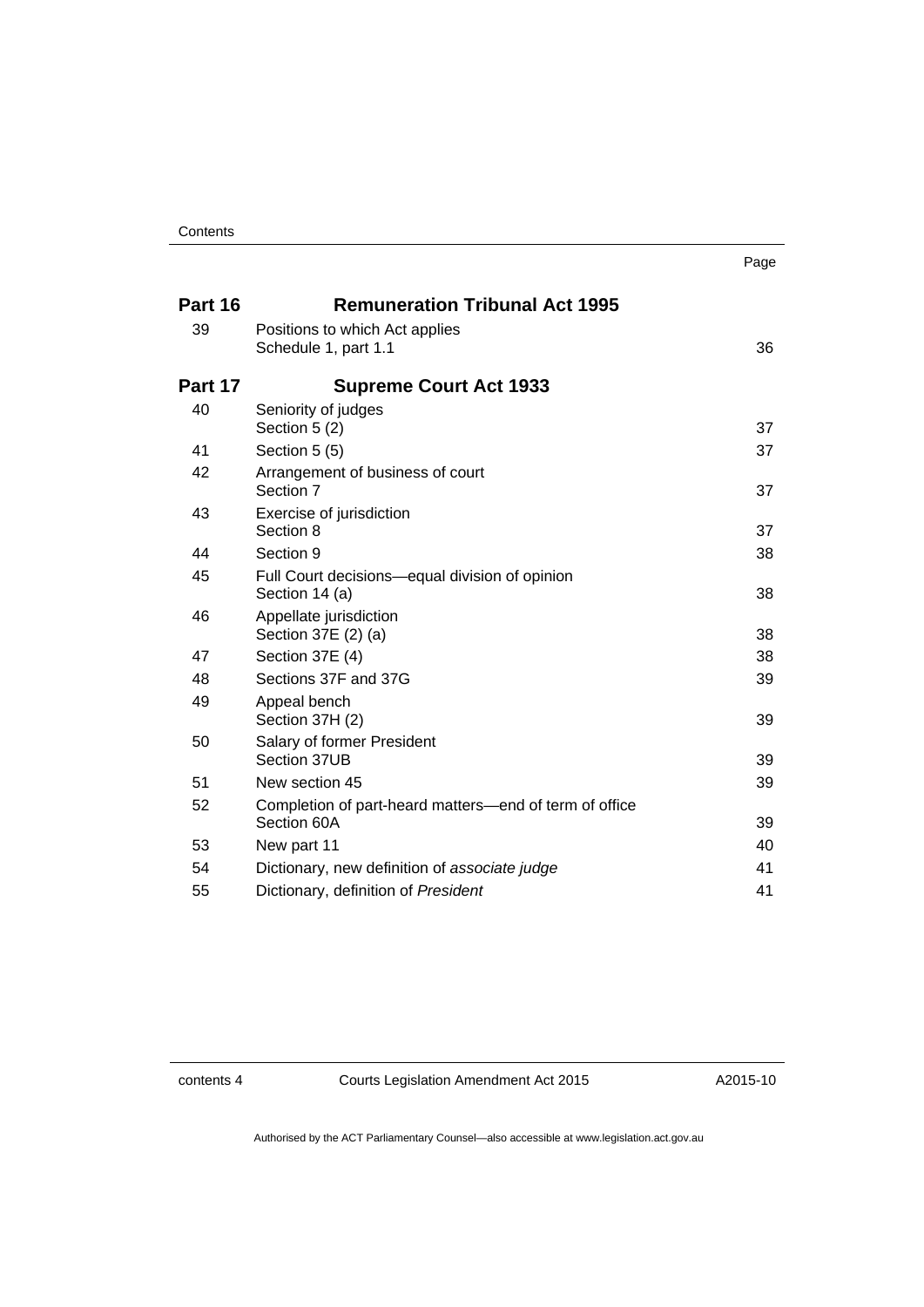

## **Courts Legislation Amendment Act 2015 A2015-10**

An Act to amend legislation about courts, and for other purposes

The Legislative Assembly for the Australian Capital Territory enacts as follows:

J2014-362

l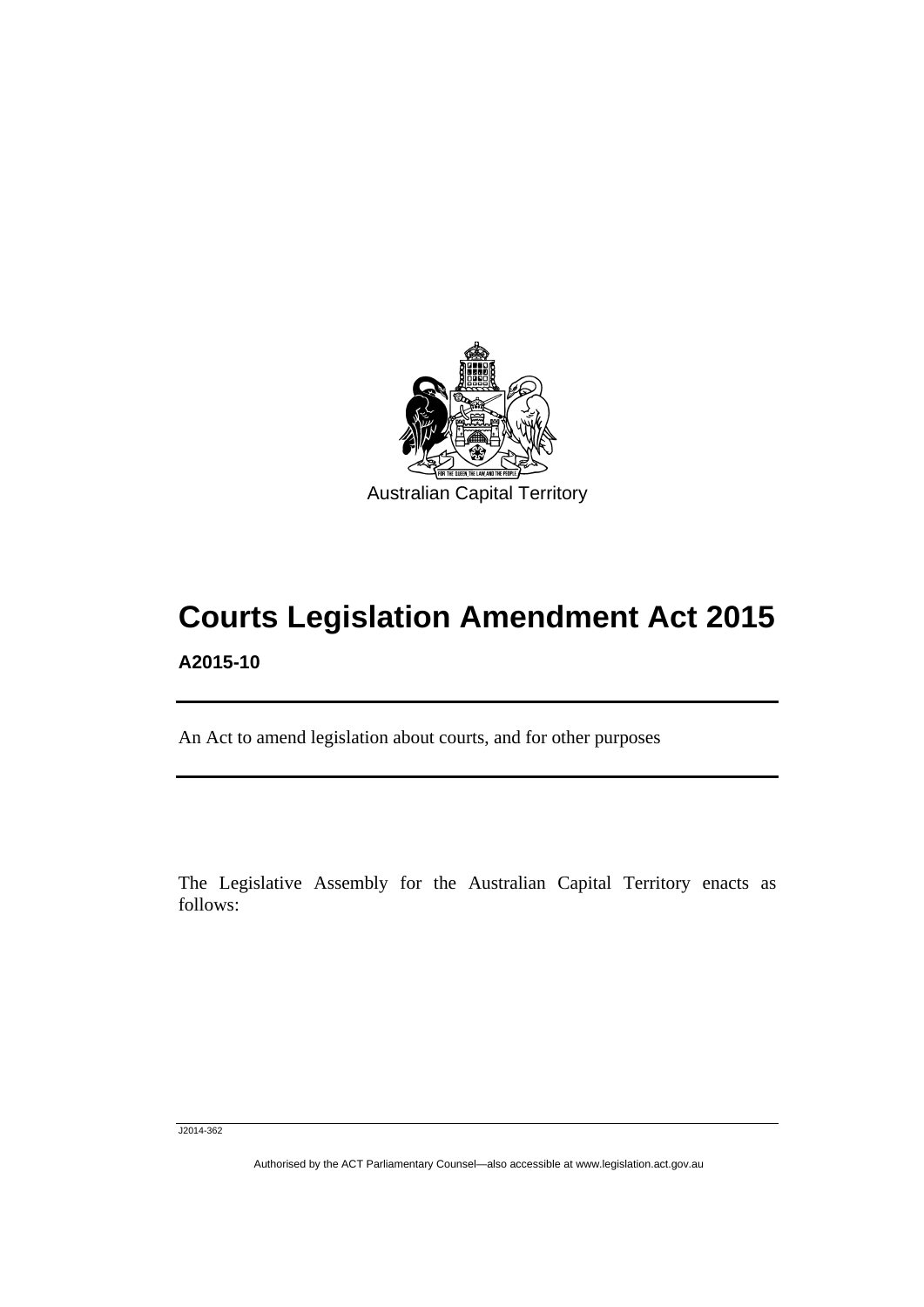#### Part 1 **Preliminary**

Section 1

### <span id="page-5-0"></span>**Part 1** Preliminary

#### <span id="page-5-1"></span>**1 Name of Act**

This Act is the *Courts Legislation Amendment Act 2015*.

#### <span id="page-5-2"></span>**2 Commencement**

- (1) Section 4 and part 2 (ACT Civil and Administrative Tribunal Act 2008) commence 12 months after this Act's notification day.
	- *Note* The naming and commencement provisions automatically commence on the notification day (see [Legislation Act,](http://www.legislation.act.gov.au/a/2001-14) s 75 (1)).
- (2) The remaining provisions commence on the 14th day after this Act's notification day.

#### <span id="page-5-3"></span>**3 Legislation amended**

This Act amends the following legislation:

- *[ACT Civil and Administrative Tribunal Act 2008](http://www.legislation.act.gov.au/a/2008-35)*
- *[Civil Law \(Wrongs\) Act 2002](http://www.legislation.act.gov.au/a/2002-40)*
- *[Commissioner for Sustainability and the Environment Act 1993](http://www.legislation.act.gov.au/a/1993-37)*
- *[Cooperatives Regulation 2003](http://www.legislation.act.gov.au/sl/2003-22)*
- *[Coroners Act 1997](http://www.legislation.act.gov.au/a/1997-57)*
- *[Court Procedures Act 2004](http://www.legislation.act.gov.au/a/2004-59)*
- *[Criminal Code 2002](http://www.legislation.act.gov.au/a/2002-51)*
- *[Judicial Commissions Act 1994](http://www.legislation.act.gov.au/a/1994-9)*
- *[Juries Act 1967](http://www.legislation.act.gov.au/a/1967-47)*
- *[Legislation Act 2001](http://www.legislation.act.gov.au/a/2001-14)*
- *[Magistrates Court Act 1930](http://www.legislation.act.gov.au/a/1930-21)*
- *[Oaths and Affirmations Act 1984](http://www.legislation.act.gov.au/a/1984-79)*
- *[Ombudsman Act 1989](http://www.legislation.act.gov.au/a/alt_a1989-45co)*

page 2 Courts Legislation Amendment Act 2015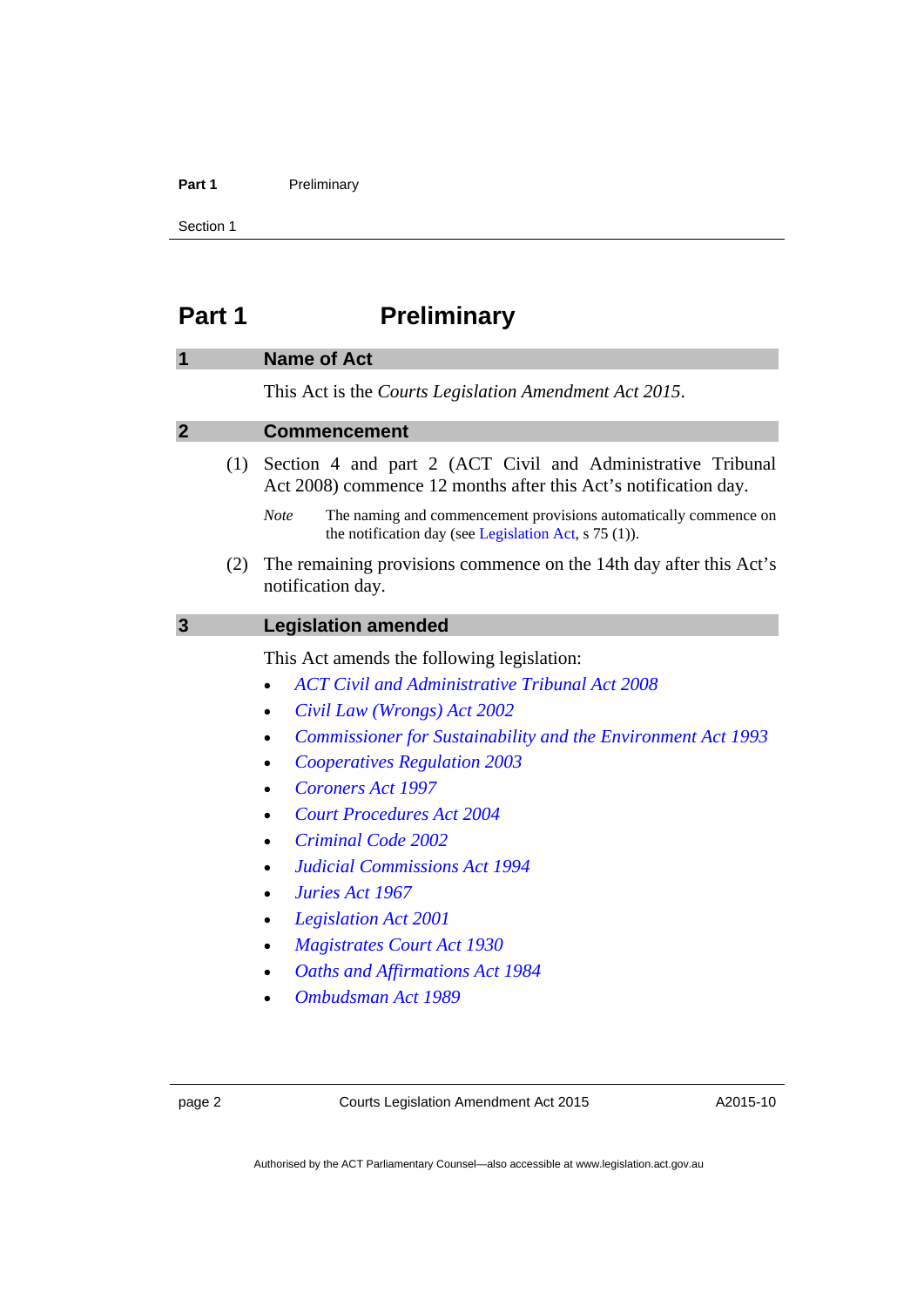- *[Public Sector Management Act 1994](http://www.legislation.act.gov.au/a/1994-37)*
- *[Remuneration Tribunal Act 1995](http://www.legislation.act.gov.au/a/1995-55)*
- *[Supreme Court Act 1933](http://www.legislation.act.gov.au/a/1933-34)*.

### <span id="page-6-0"></span>**4 Legislation repealed**

- (1) The *[Mediation Act 1997](http://www.legislation.act.gov.au/a/1997-61)* (A1997-61) is repealed.
- (2) All legislative instruments under the *[Mediation Act 1997](http://www.legislation.act.gov.au/a/1997-61)* are repealed.

A2015-10

Courts Legislation Amendment Act 2015

page 3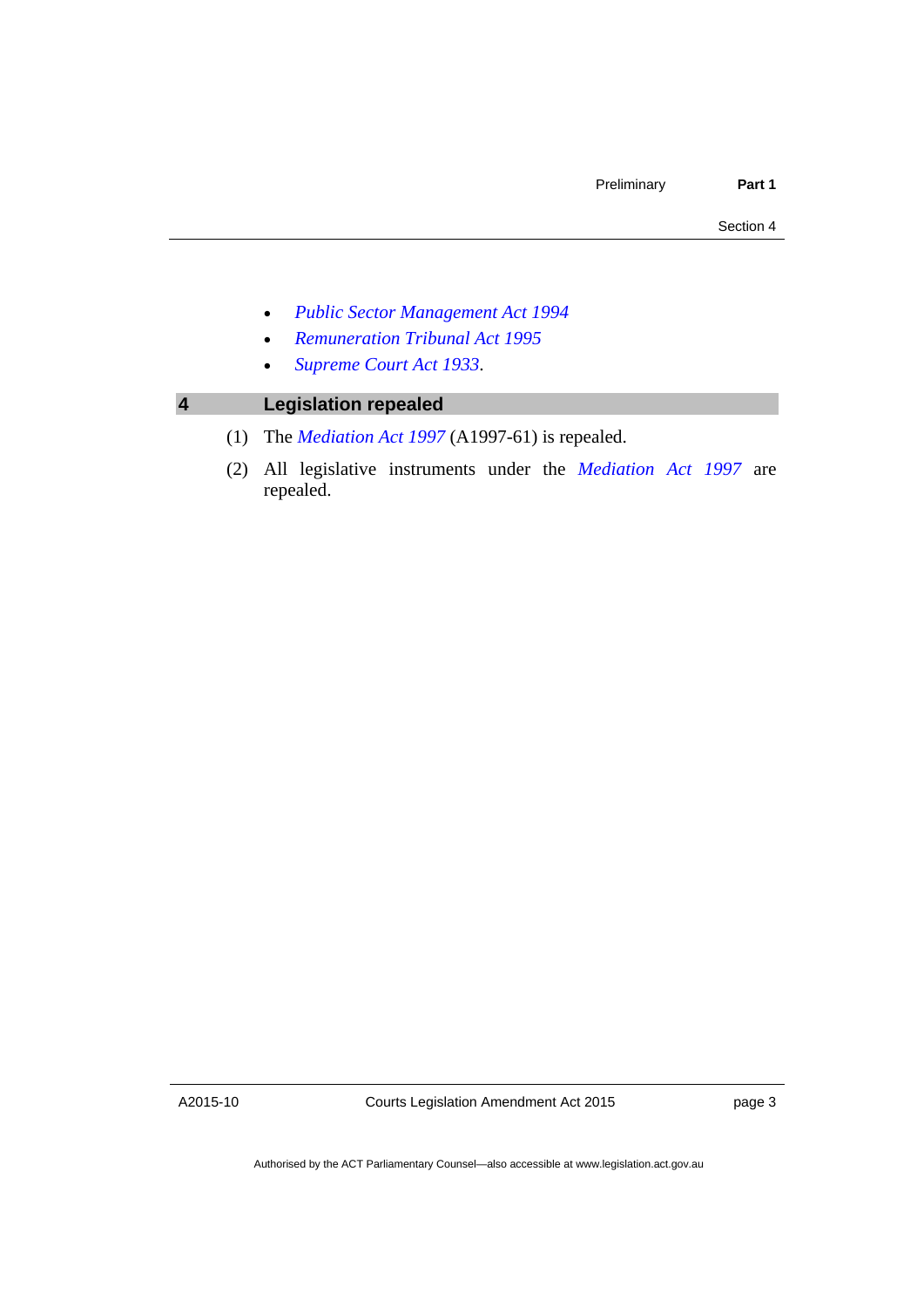Section 5

### <span id="page-7-0"></span>**Part 2 ACT Civil and Administrative Tribunal Act 2008**

#### <span id="page-7-1"></span>**5 New section 30A**

*in division 5.3, insert* 

#### **30A Definitions—div 5.3**

In this division:

*mediation* means a meeting between parties to an application and an accredited mediator, ordered under this Act, for resolving a matter to which the application relates, and includes a thing done—

- (a) to arrange the meeting (whether or not successfully); or
- (b) to follow up anything raised in the meeting.

#### *mediation material* means—

- (a) a communication made at mediation; or
- (b) a document, whether delivered or not, prepared—
	- (i) for or during mediation; or
	- (ii) following a decision made or undertaking given in mediation.

<span id="page-7-2"></span>**6 Mediation for applications Section 35 (2) (a)** 

*omit* 

a registered

*substitute* 

an accredited

page 4 Courts Legislation Amendment Act 2015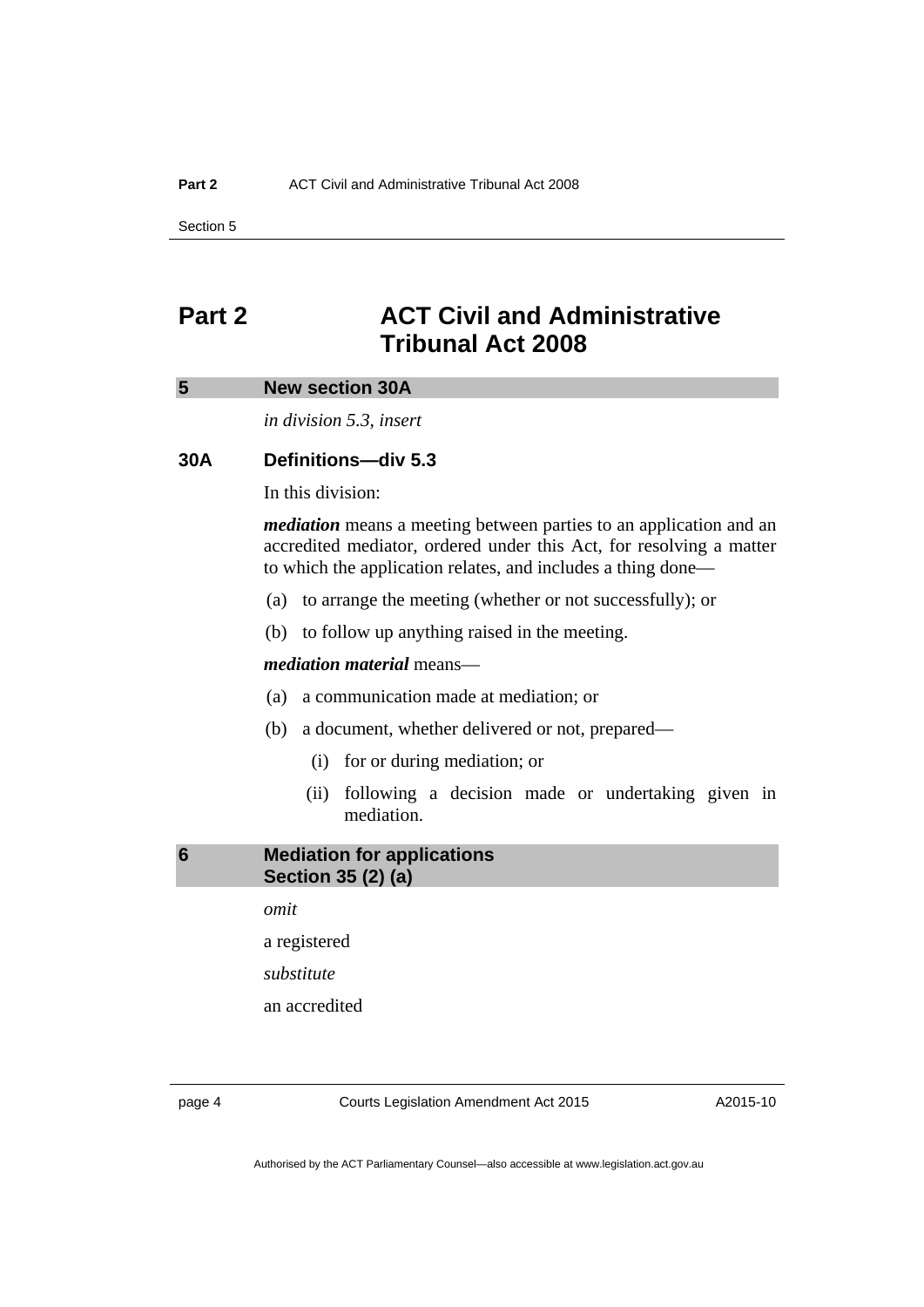#### <span id="page-8-0"></span>**7 Section 35 (4)**

*omit* 

#### <span id="page-8-1"></span>**8 New sections 35A to 35C**

*in division 5.3, insert* 

#### **35A Admissibility of information given at mediation**

Evidence of mediation material is not admissible in a proceeding under this Act except in accordance with the *[Evidence Act 2011](http://www.legislation.act.gov.au/a/2011-12)*, section 131 (Exclusion of evidence of settlement negotiations).

#### **35B Secrecy**

- (1) A person who is or has been an accredited mediator must not disclose mediation material.
- (2) However, this section does not apply if—
	- (a) the disclosure is required under a territory law or Commonwealth law; or
	- (b) the disclosure is made with the consent of the parties to mediation; or
	- (c) the disclosure is made with the consent of the person who gave the material to the accredited mediator; or
	- (d) the person mentioned in subsection (1) believes on reasonable grounds that—
		- (i) a person's life, health or property is under serious and imminent threat and the disclosure is necessary to avert, or mitigate the consequences of, its realisation; or
		- (ii) the disclosure is necessary to report to the appropriate authority the commission of an offence or prevent the likely commission of an offence.

A2015-10

Courts Legislation Amendment Act 2015

page 5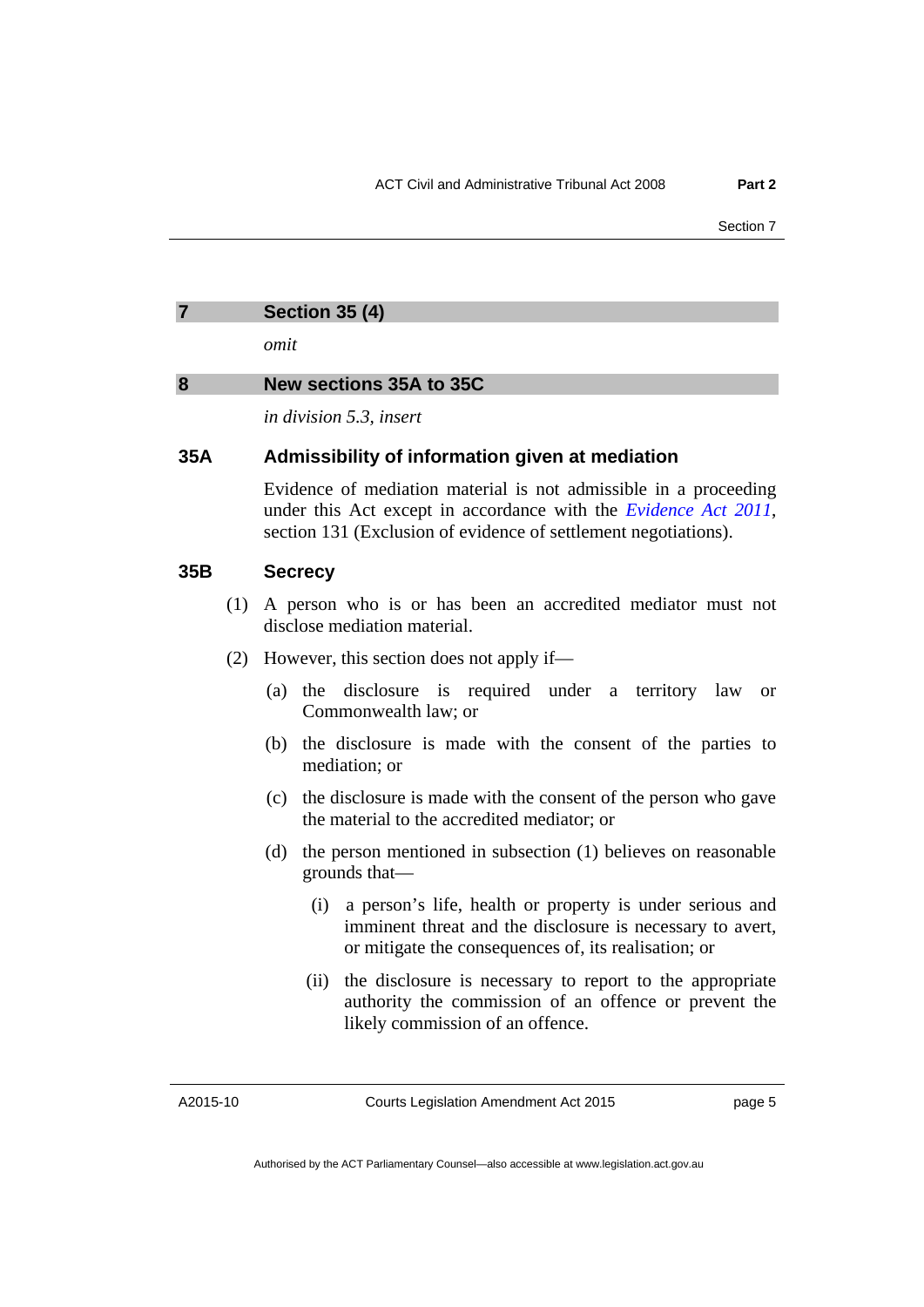(3) In this section:

*offence* means an offence involving—

- (a) violence, or the threat of violence, to a person; or
- (b) intentional damage, or the threat of intentional damage, to property.

#### **35C Protection from defamation**

The same privilege in relation to defamation that applies to judicial proceedings applies to—

- (a) mediation; or
- (b) mediation material—
	- (i) produced at mediation; or
	- (ii) given to an accredited mediator for arranging, conducting or following up mediation.

#### <span id="page-9-0"></span>**9 Protection of members etc from liability Section 116 (3), definition of** *protected person***, paragraph (b), example**

*omit* 

a registered

*substitute* 

an accredited

#### <span id="page-9-1"></span>**10 Dictionary, note 2**

*insert* 

Corporations Act

page 6 Courts Legislation Amendment Act 2015

A2015-10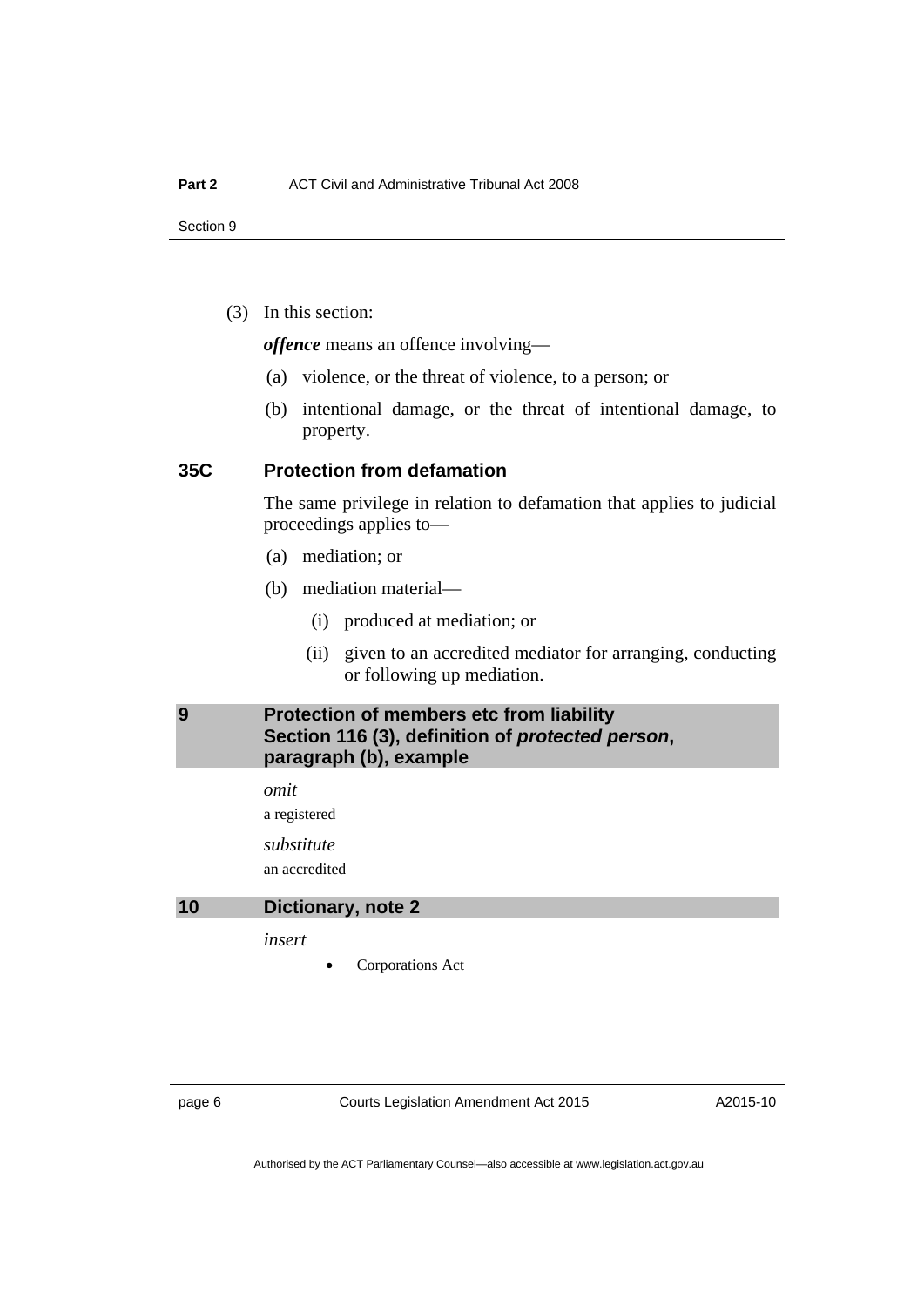#### <span id="page-10-0"></span>**11 Dictionary, new definitions**

*insert* 

*accredited mediator* means a person who is entered as a mediator in the register of nationally accredited mediators maintained by the Mediator Standards Board.

*mediation*, for division 5.3 (Case management)—see section 30A.

*mediation material*, for division 5.3 (Case management)—see section 30A.

*Mediator Standards Board* means the incorporated body registered under the [Corporations Act](http://www.comlaw.gov.au/Series/C2004A00818) as the Mediator Standards Board Limited (ACN 145 829 812).

A2015-10

Courts Legislation Amendment Act 2015

page 7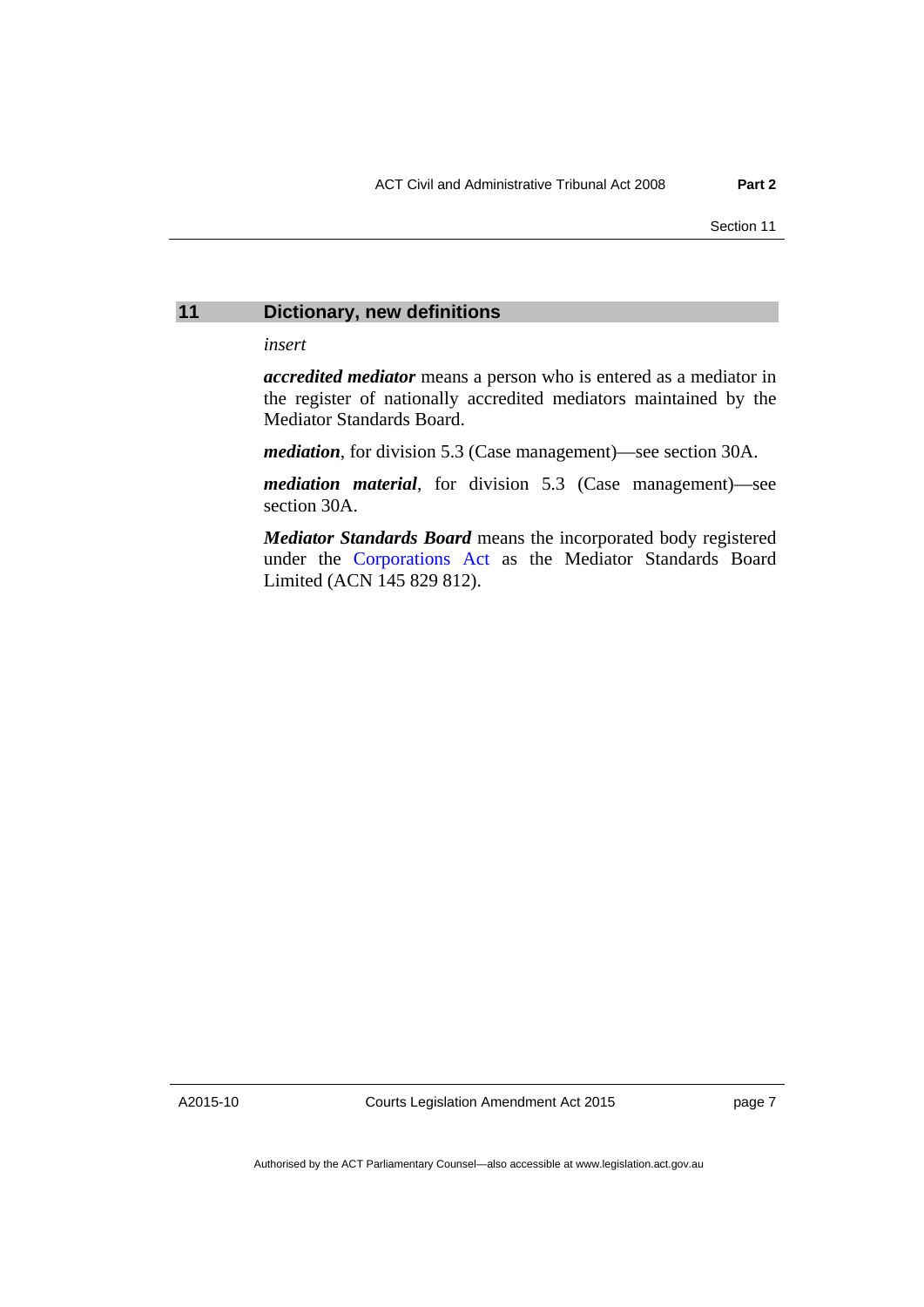#### **Part 3 Civil Law (Wrongs) Act 2002**

Section 12

### <span id="page-11-0"></span>**Part 3 Civil Law (Wrongs) Act 2002**

#### <span id="page-11-1"></span>**12 Section 193**

*substitute* 

#### **193 Who can be a mediator**

- (1) A person can be a mediator if the person is—
	- (a) an accredited mediator; and
	- (b) appointed by a tribunal as a mediator.
- (2) In this section:

*accredited mediator* means a person who is entered as a mediator in the register of nationally accredited mediators maintained by the Mediator Standards Board.

*Mediator Standards Board* means the incorporated body registered under the [Corporations Act](http://www.comlaw.gov.au/Series/C2004A00818) as the Mediator Standards Board Limited (ACN 145 829 812).

#### <span id="page-11-2"></span>**13 Agreements and arrangements arising from mediation sessions Section 198, note**

*omit* 

<span id="page-11-3"></span>**14 Dictionary, note 2** 

*insert* 

Corporations Act

page 8 Courts Legislation Amendment Act 2015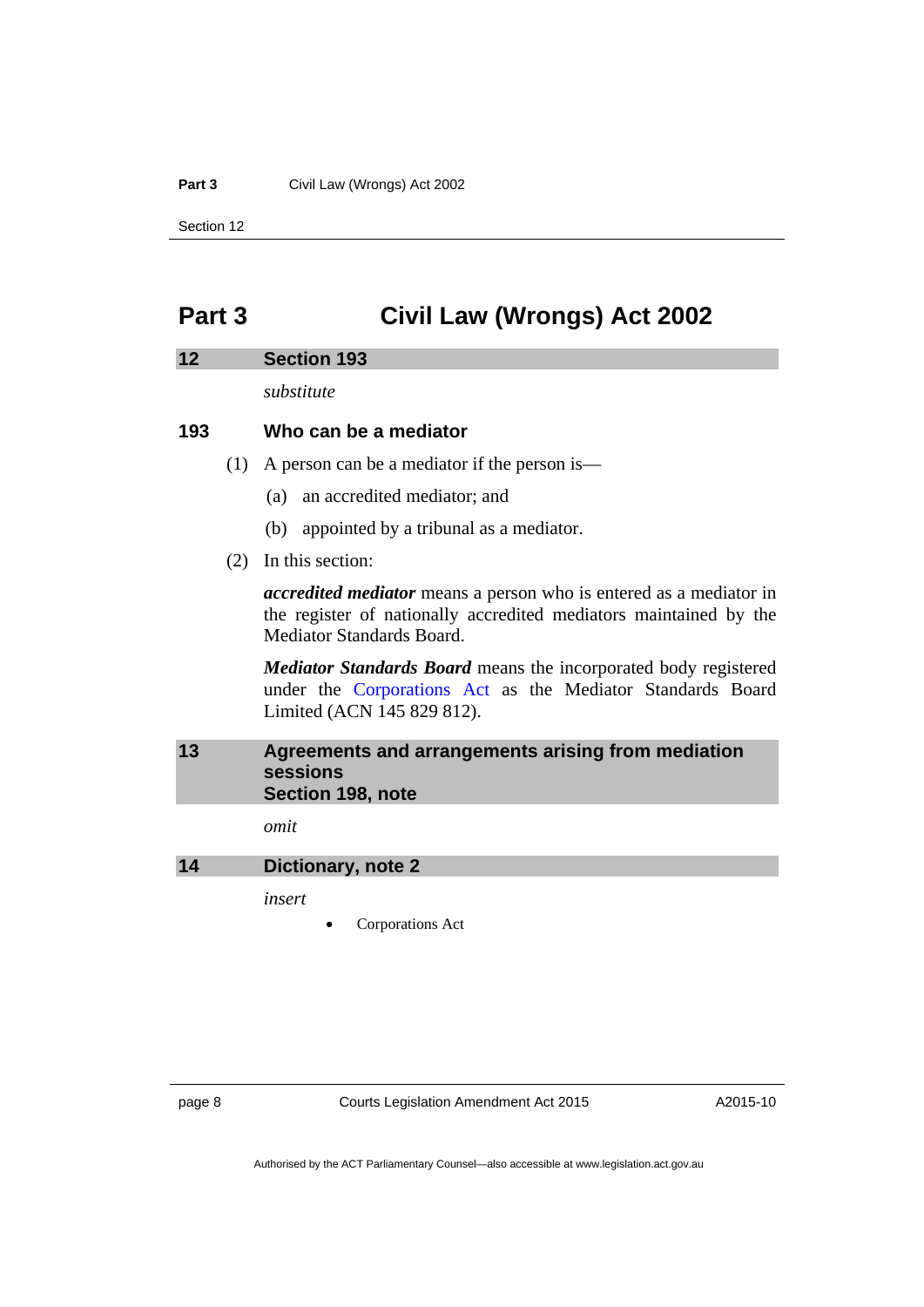Section 15

### <span id="page-12-0"></span>**Part 4 Commissioner for Sustainability and the Environment Act 1993**

<span id="page-12-1"></span>

| 15 | <b>Functions</b><br>Section 12 (2) (a) |
|----|----------------------------------------|
|    | omit                                   |
|    | master                                 |
|    | substitute                             |
|    | associate judge                        |

A2015-10

Courts Legislation Amendment Act 2015

page 9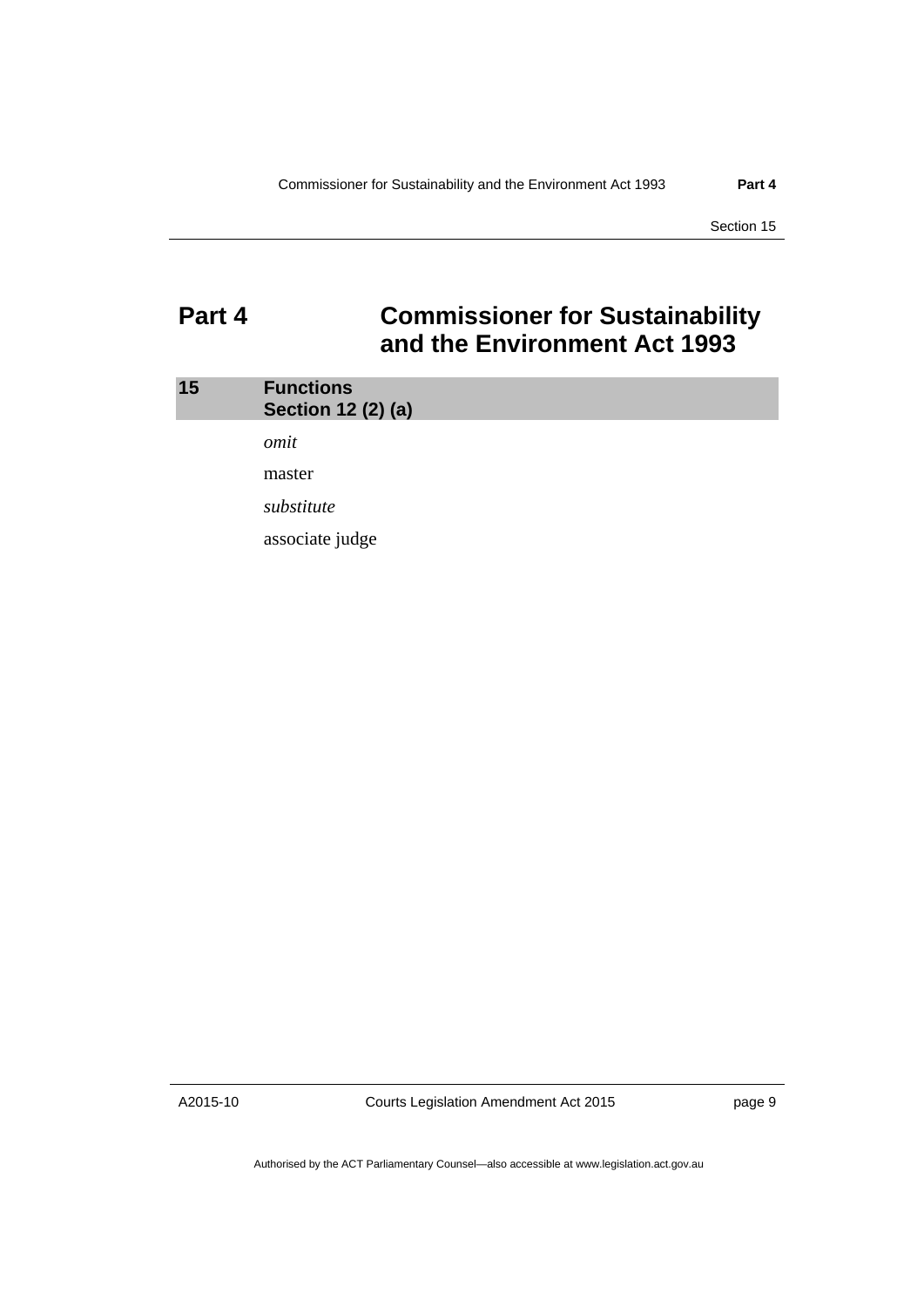Part 5 **Cooperatives Regulation 2003** 

Section 16

### <span id="page-13-0"></span>**Part 5 Cooperatives Regulation 2003**

#### <span id="page-13-1"></span>**16 Holders of prescribed offices Schedule 5, clause 5.2, item 2**

*substitute* 

2 associate judge of the Supreme Court

page 10 Courts Legislation Amendment Act 2015

A2015-10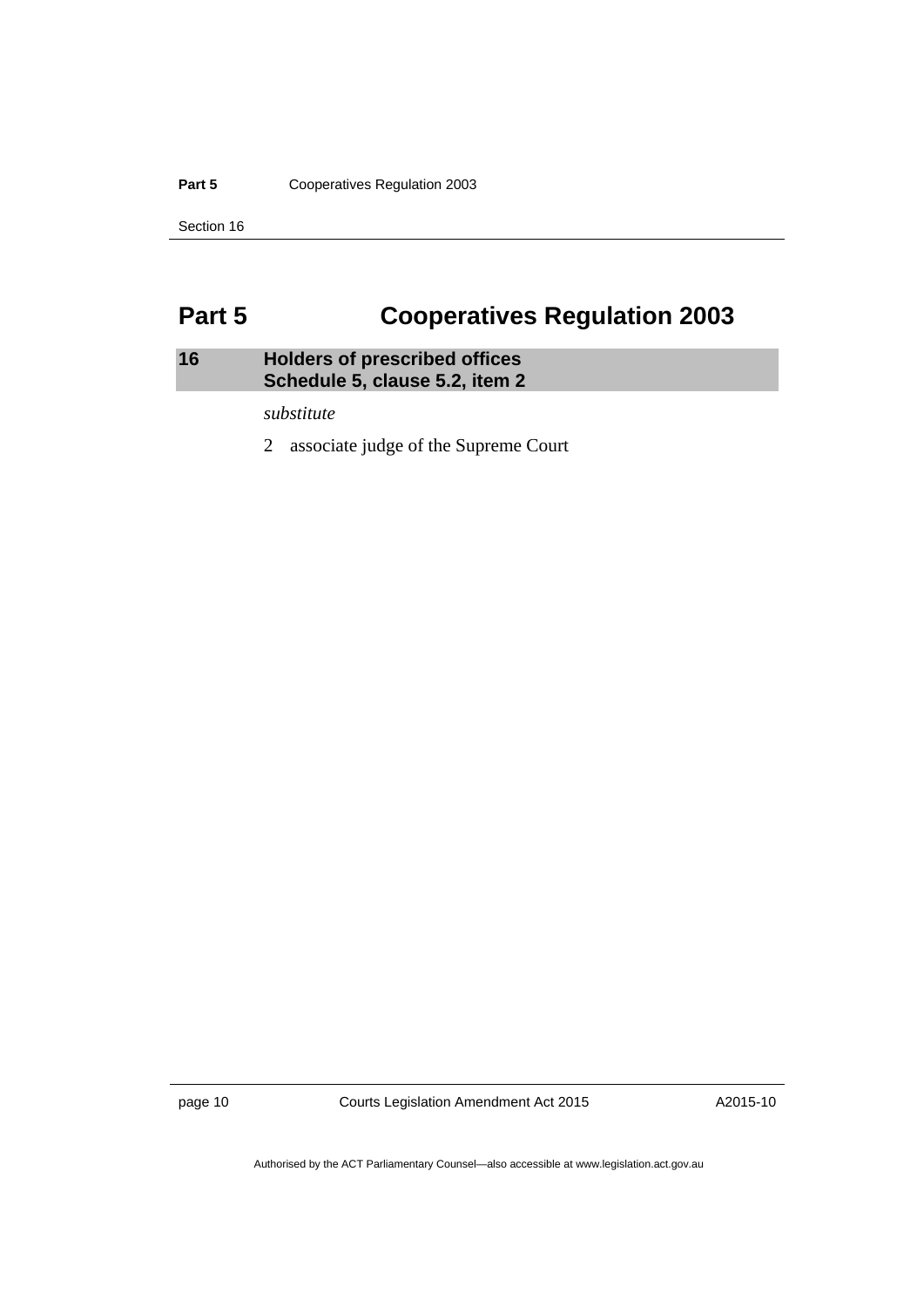### <span id="page-14-0"></span>**Part 6 Coroners Act 1997**

#### <span id="page-14-1"></span>**17 Coroner's jurisdiction in relation to deaths Section 13 (1) (a)**

*substitute* 

(a) dies violently, or unnaturally, in unknown circumstances; or

<span id="page-14-2"></span>**18 Section 13 (1) (b) and (c)** 

*omit* 

#### <span id="page-14-3"></span>**19 Coroner's jurisdiction in relation to fires Section 18 (1)**

*substitute* 

- (1) A coroner must hold an inquiry into the cause and origin of a fire that has destroyed or damaged property if asked to do so by the Attorney-General.
- (1A) A coroner may (at the request of the owner or occupier of destroyed or damaged property or on the coroner's own initiative) hold an inquiry into the cause and origin of a fire if the coroner considers that an inquiry should be held.

#### <span id="page-14-4"></span>**20 New part 5A**

*insert* 

### **Part 5A Coronial investigation scenes**

#### **68B Definitions—pt 5A**

In this part:

*coronial investigation scene* means a coronial investigation scene established under section 68D.

A2015-10

Courts Legislation Amendment Act 2015

page 11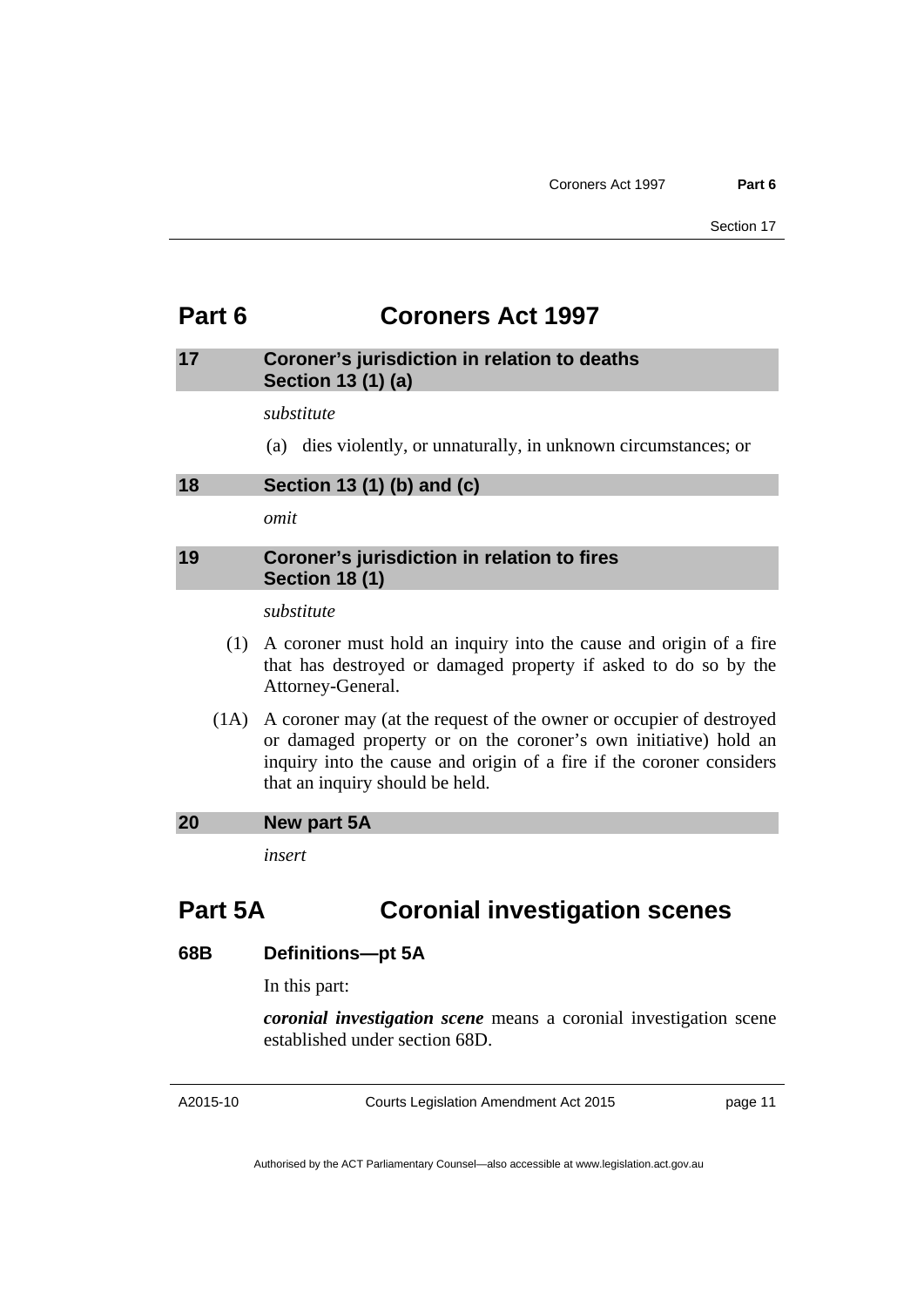*coronial investigation scene declaration* means a declaration made under section 68F (2).

*coronial investigation scene order* means an order issued under section 68C (1), and includes an order extended under section 68C (4).

*coronial investigation scene power* means a power mentioned in section 68E.

#### **68C Coronial investigation scene order**

- (1) If a coroner is satisfied that an investigation for an inquest or inquiry should be carried out at a particular place, the coroner may issue an order to a police officer or other person to—
	- (a) establish a coronial investigation scene at a stated place; and
	- (b) exercise coronial investigation scene powers at the place stated in the order; and
	- (c) enter and stay at the place for those purposes.
- (2) A coronial investigation scene order—
	- (a) may be issued at any time before the end of an inquest or inquiry; and
	- (b) must state—
		- (i) the date and time the order is issued; and
		- (ii) the date, within 30 days after the order was made, the order ends; and
		- (iii) any conditions applying under the order.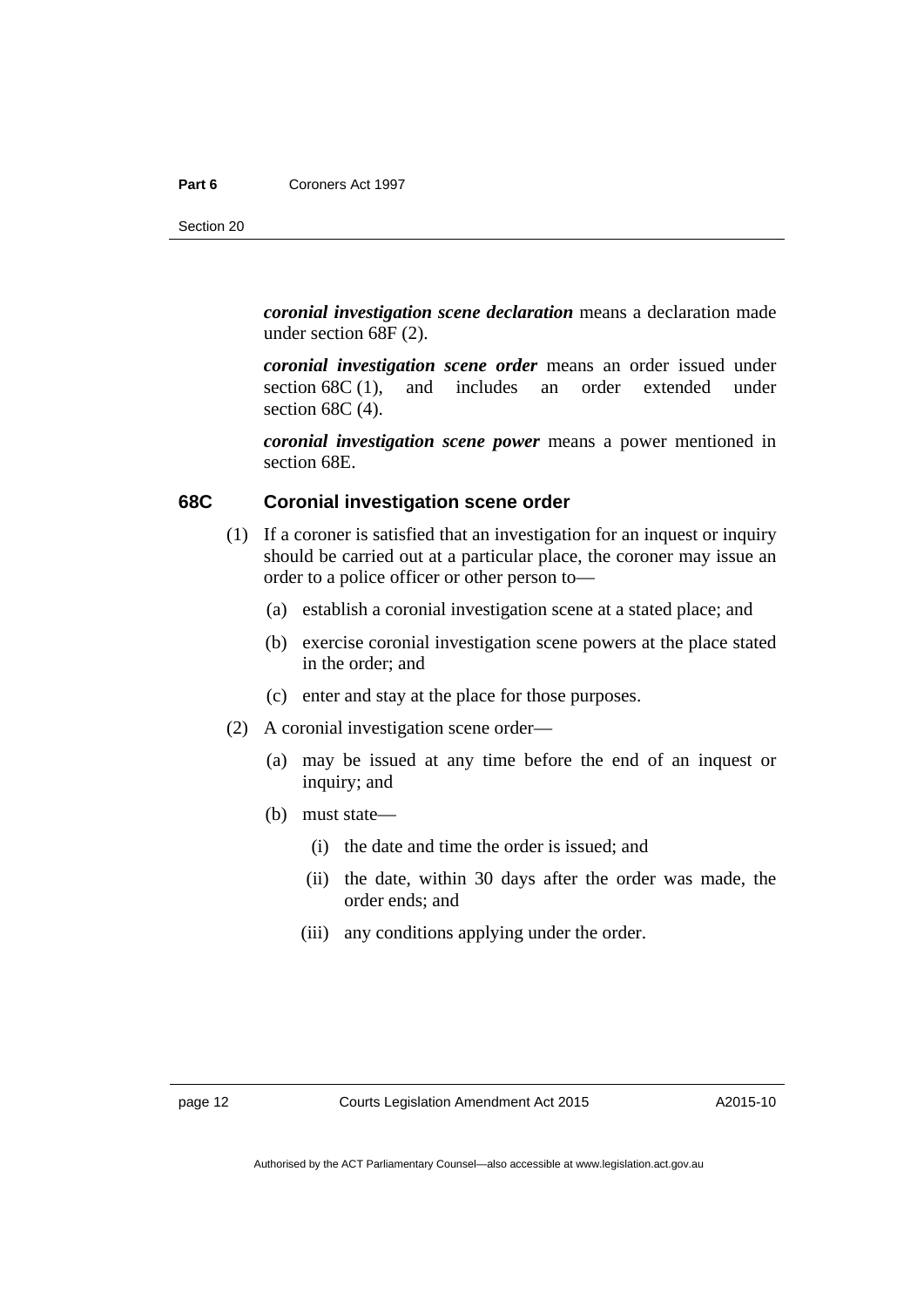- (3) A coroner may, before a coronial investigation order ends (a *current order*), order an extension of the current order for an additional period (an *extension period*) if—
	- (a) the date the extension period ends is within 30 days after the day the current order ends; and
	- (b) the coroner is satisfied that an extension of the current order is in the interests of justice.
- (4) A coroner may make an order under subsection (3)—
	- (a) more than once; and
	- (b) whether or not the coroner issued the current order.
- (5) A coronial investigation scene order may be issued to a police officer in writing or orally or to anyone else in writing.
- (6) However, an order that is issued to a police officer orally must, as soon as practicable, be given to the police officer in writing.
- (7) A police officer acting under a coronial investigation scene order may obtain the assistance of anyone else for the purpose of exercising powers under section 68E (Coronial investigation scene powers).
- (8) In this section:

*place* means a place of any kind, whether or not a public place.

#### **68D Establishment of coronial investigation scene**

- (1) A police officer may establish a coronial investigation scene under a coronial investigation scene order in any way that is reasonably appropriate in the circumstances.
- (2) A police officer who establishes a coronial investigation scene at a place must, if reasonably appropriate in the circumstances, tell the public that the place is a coronial investigation scene.

A2015-10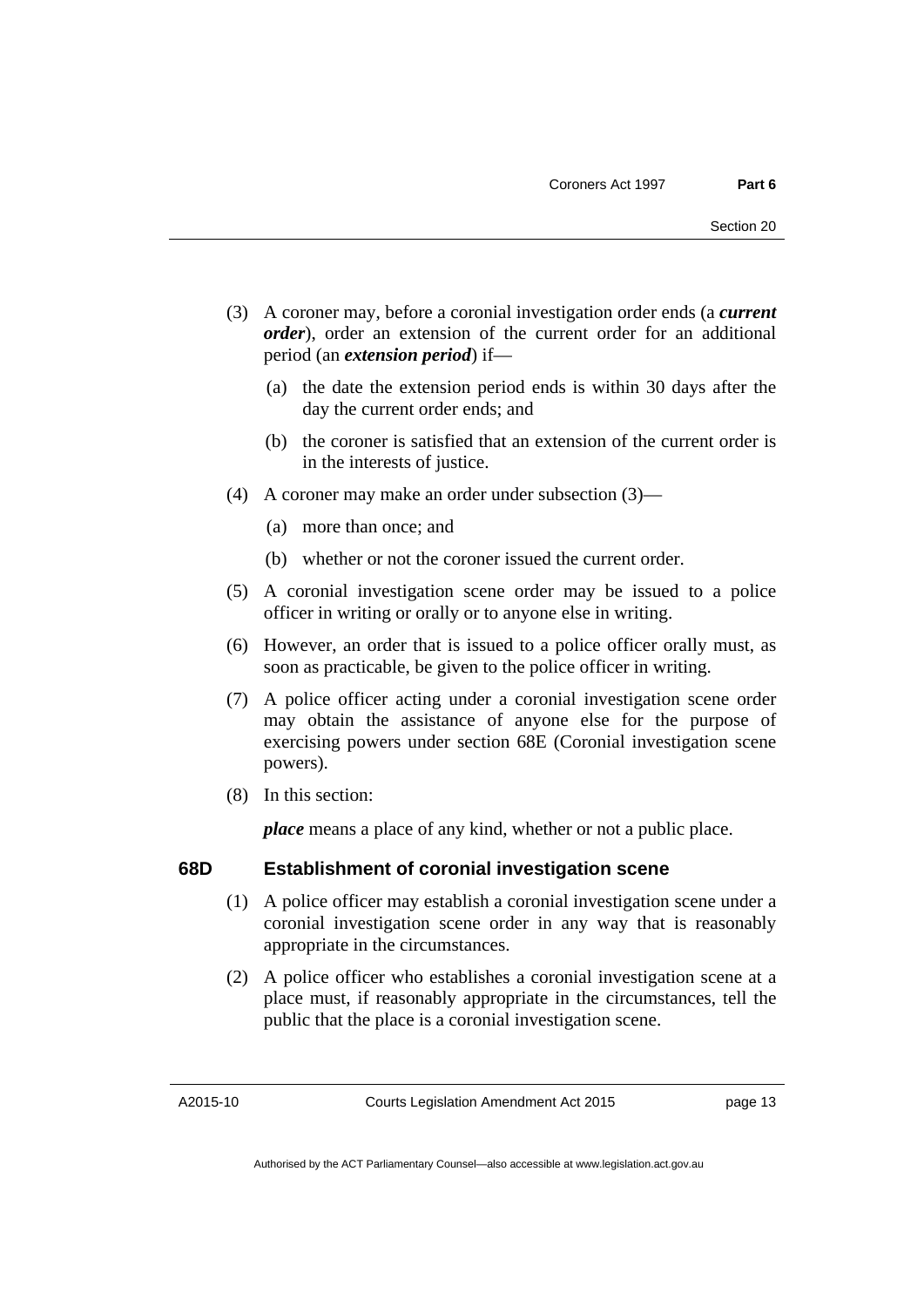#### **Part 6** Coroners Act 1997

Section 20

#### **68E Coronial investigation scene powers**

A police officer may, in accordance with a coronial investigation scene order, exercise any of the following powers at, or in relation to, a coronial investigation scene if the police officer suspects on reasonable grounds that it is necessary to do so to preserve evidence related to the coronial investigation:

- (a) direct a person to leave the scene or remove a vehicle, vessel or aircraft from the scene;
- (b) remove from the scene—
	- (i) a person who fails to comply with a direction to leave the scene; or
	- (ii) a vehicle, vessel or aircraft if a person fails to comply with a direction to remove it from the scene:
- (c) direct a person not to enter the scene;
- (d) prevent a person from entering the scene;
- (e) prevent a person from removing evidence from, or otherwise interfering with, the scene or anything in it and, for that purpose, detain and search the person;
- (f) remove an obstruction from the scene;
- (g) perform any necessary investigation;

#### **Examples**

- 1 search the scene
- 2 inspect anything in the scene to obtain evidence in relation to an inquest or inquiry
- *Note* An example is part of the Act, is not exhaustive and may extend, but does not limit, the meaning of the provision in which it appears (see [Legislation Act,](http://www.legislation.act.gov.au/a/2001-14) s 126 and s 132).
- (h) conduct any necessary examination or process;
- (i) open anything at the scene that is locked;

page 14 Courts Legislation Amendment Act 2015

A2015-10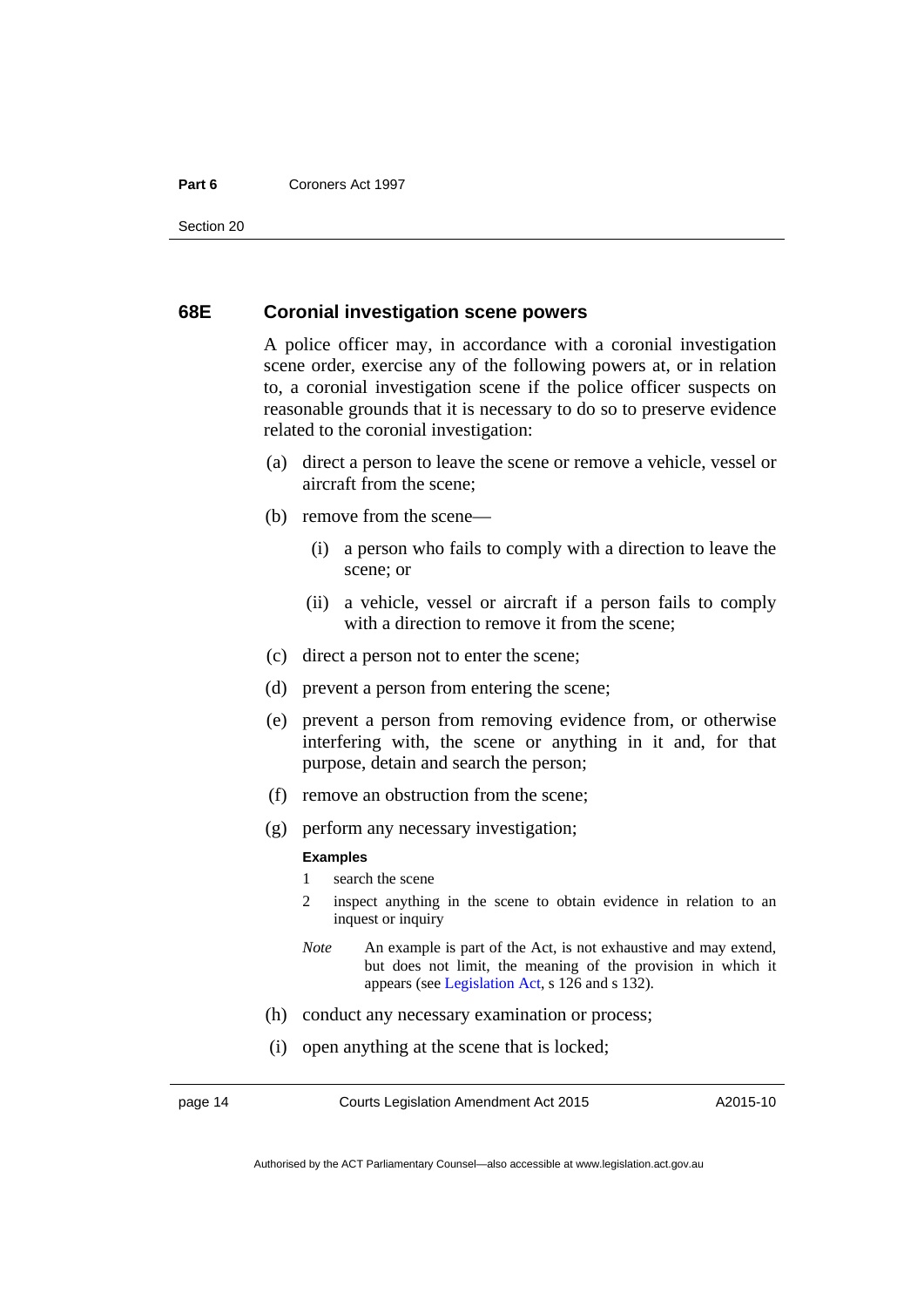- (j) take electricity, gas or any other utility, for use at the scene;
- (k) photograph or otherwise record the scene and anything in it;
- (l) seize and detain all or part of a thing that might provide evidence in relation to an inquest or inquiry or provide evidence of the commission of an offence;
- (m) dig up anything at the scene;
- (n) remove wall or ceiling linings or floors of a building, or panels of a vehicle;
- (o) take possession of the remains of a deceased person on behalf of the coroner, including body tissue, clothing and items apparently in the possession of the deceased person;
- (p) remove or cause the removal of the remains of a deceased person to any location nominated by the coroner;
- (q) anything else reasonably necessary or incidental to the investigation.

#### **68F Senior police officer may establish scene for expected coronial investigation**

- (1) This section applies if—
	- (a) a coroner is not available to decide whether to issue a coronial investigation scene order for a particular place; and
	- (b) a senior police officer believes on reasonable grounds that—
		- (i) a coroner is likely to issue a coronial investigation scene order for the place; and
		- (ii) it is necessary to preserve the integrity of anything found at the place that appears relevant to the death of a person.
- (2) The senior police officer may make a coronial investigation scene declaration for the place.

A2015-10

Courts Legislation Amendment Act 2015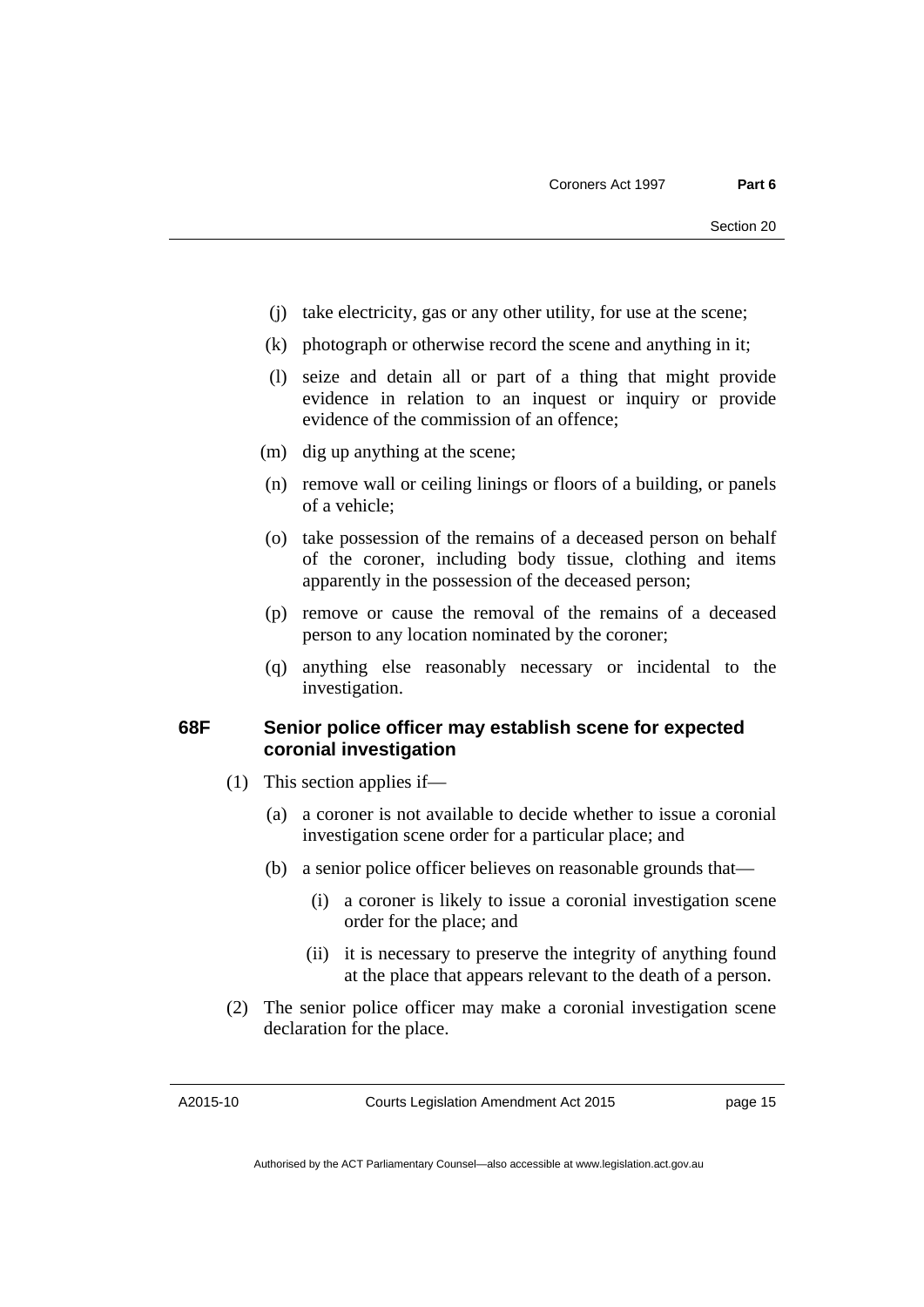- (3) A coronial investigation scene declaration—
	- (a) comes into force when it is made by the senior police officer; and
	- (b) ends when whichever of the following happens first:
		- (i) a coronial investigation order is issued for the place;
		- (ii) the period of 24 hours after the declaration was made ends; and
	- (c) may include any conditions on the exercise of a power mentioned in subsection (4) that the senior police officer considers appropriate.
- (4) While a declaration is in force, a police officer at the place may, subject to any condition in the declaration, exercise any power mentioned in section 68E (Coronial investigation scene powers) as if the declaration were a coronial investigation scene order.
- (5) A coronial investigation scene declaration may be made in writing or orally.
- (6) However, a declaration made orally must, as soon as practicable, be made in writing.
- (7) In this section:

*senior police officer* means the chief police officer or another police officer of or above the rank of superintendent.

#### **68G Exercise of investigation scene powers under pt 5A**

- (1) Investigation scene powers given to a police officer under this part may be exercised by the police officer in any way that—
	- (a) the officer considers reasonable in the circumstances; and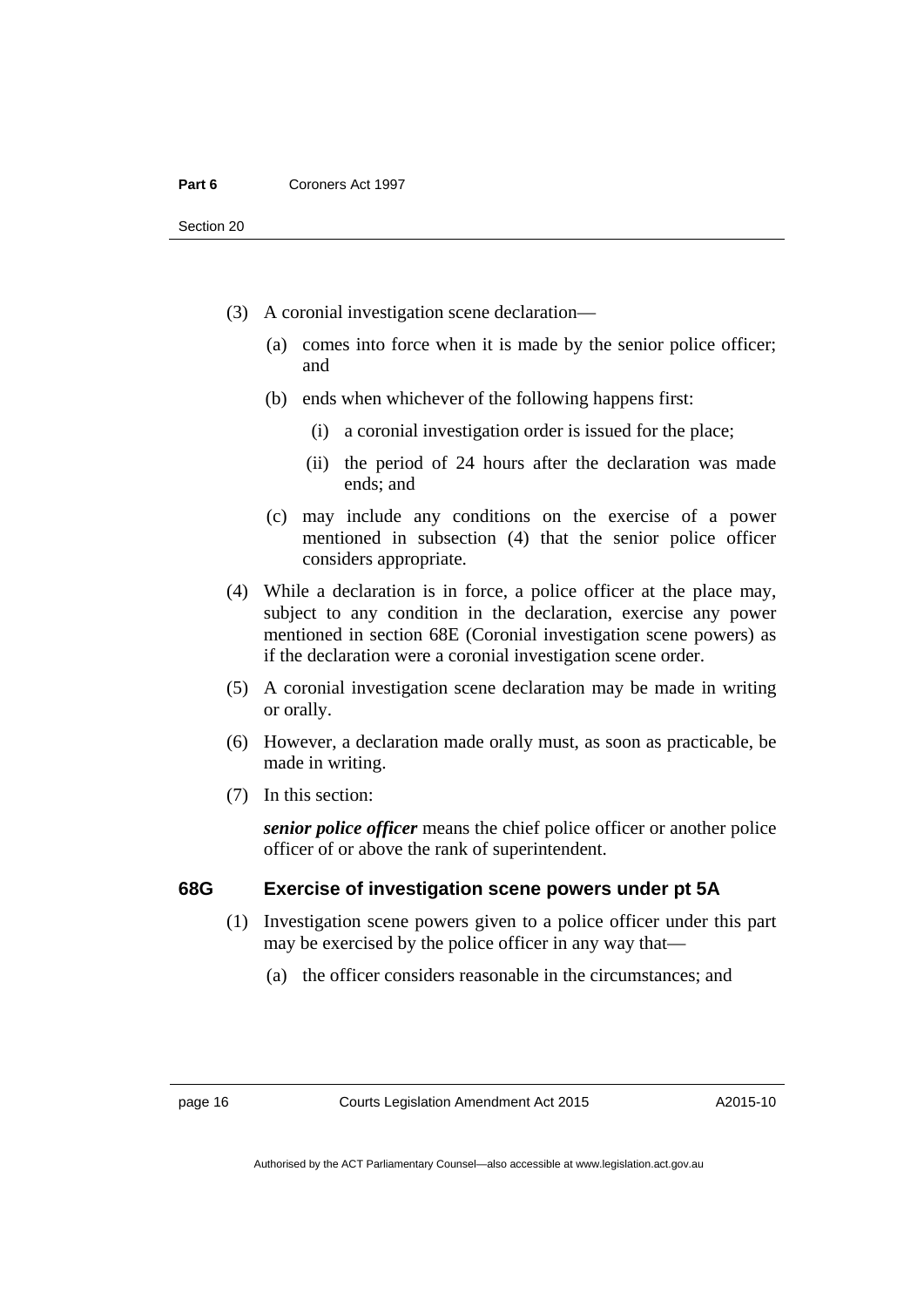- (b) is consistent with—
	- (i) if a coronial investigation scene order applies—the order; and
	- (ii) if a coronial investigation scene declaration applies—the declaration.
- (2) If a police officer secures a place, the officer must, if it is reasonable in the circumstances, give notice to members of the public that the place is an investigation scene.
- (3) In this section:

*investigation scene power*, under this part, means a power exercisable by a police officer, under section 68E or section 68F (4).

#### **68H Part does not limit other powers**

Nothing in this part limits any power that a police officer has under another law in force in the Territory to enter a place or do anything else when at the place.

#### <span id="page-20-0"></span>**21 Dictionary, new definitions**

*insert* 

*coronial investigation scene*, for part 5A (Coronial investigation scenes)—see section 68B.

*coronial investigation scene declaration*, for part 5A (Coronial investigation scenes)—see section 68B.

*coronial investigation scene order*, for part 5A (Coronial investigation scenes)—see section 68B.

*coronial investigation scene power*, for part 5A (Coronial investigation scenes)—see section 68B.

A2015-10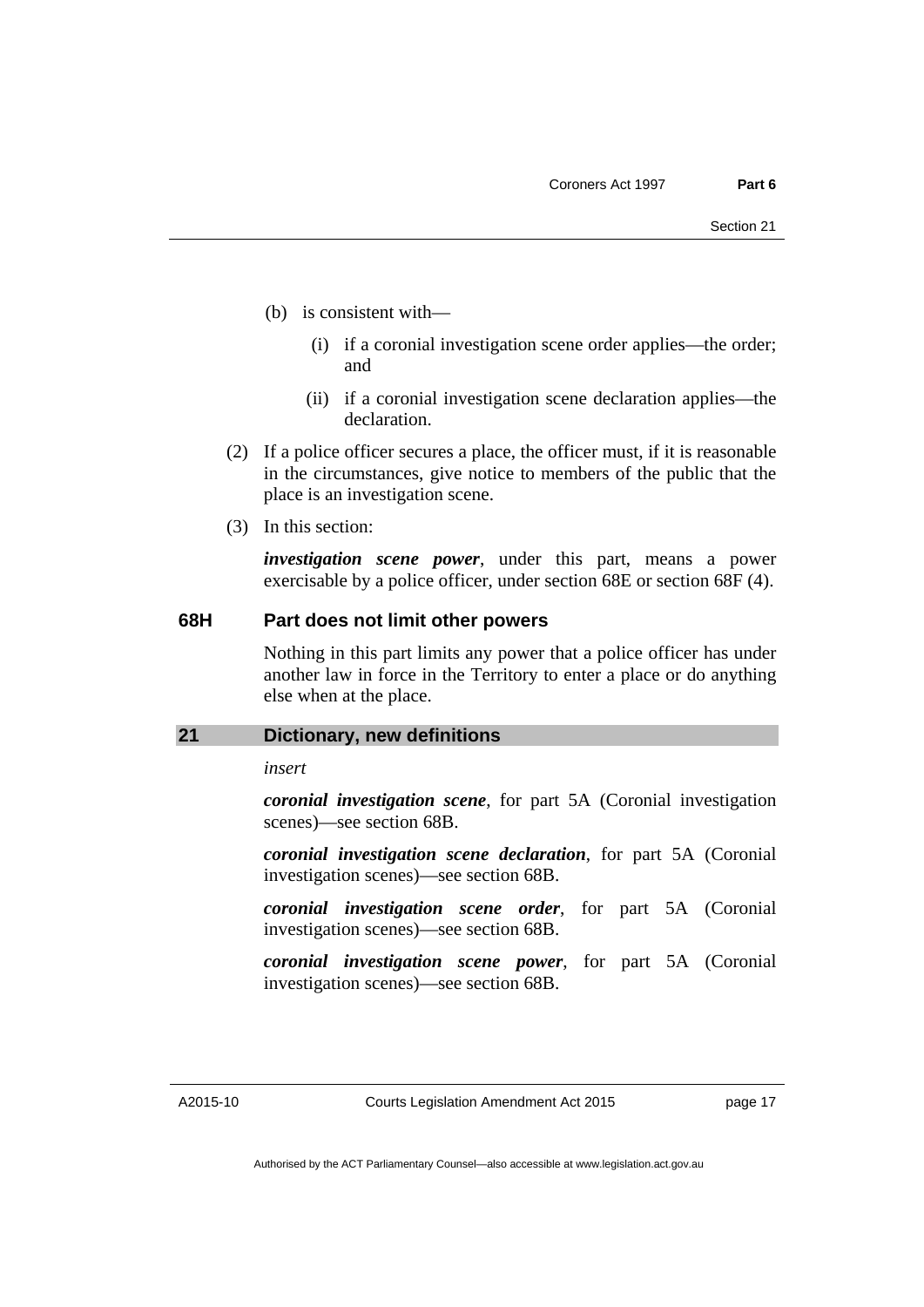#### Part 6 **Coroners Act 1997**

Section 22



#### <span id="page-21-0"></span>**22 Dictionary, definition of** *hearing*

*substitute* 

*hearing* means a hearing for an inquest or inquiry under division 5.1.

page 18 Courts Legislation Amendment Act 2015

A2015-10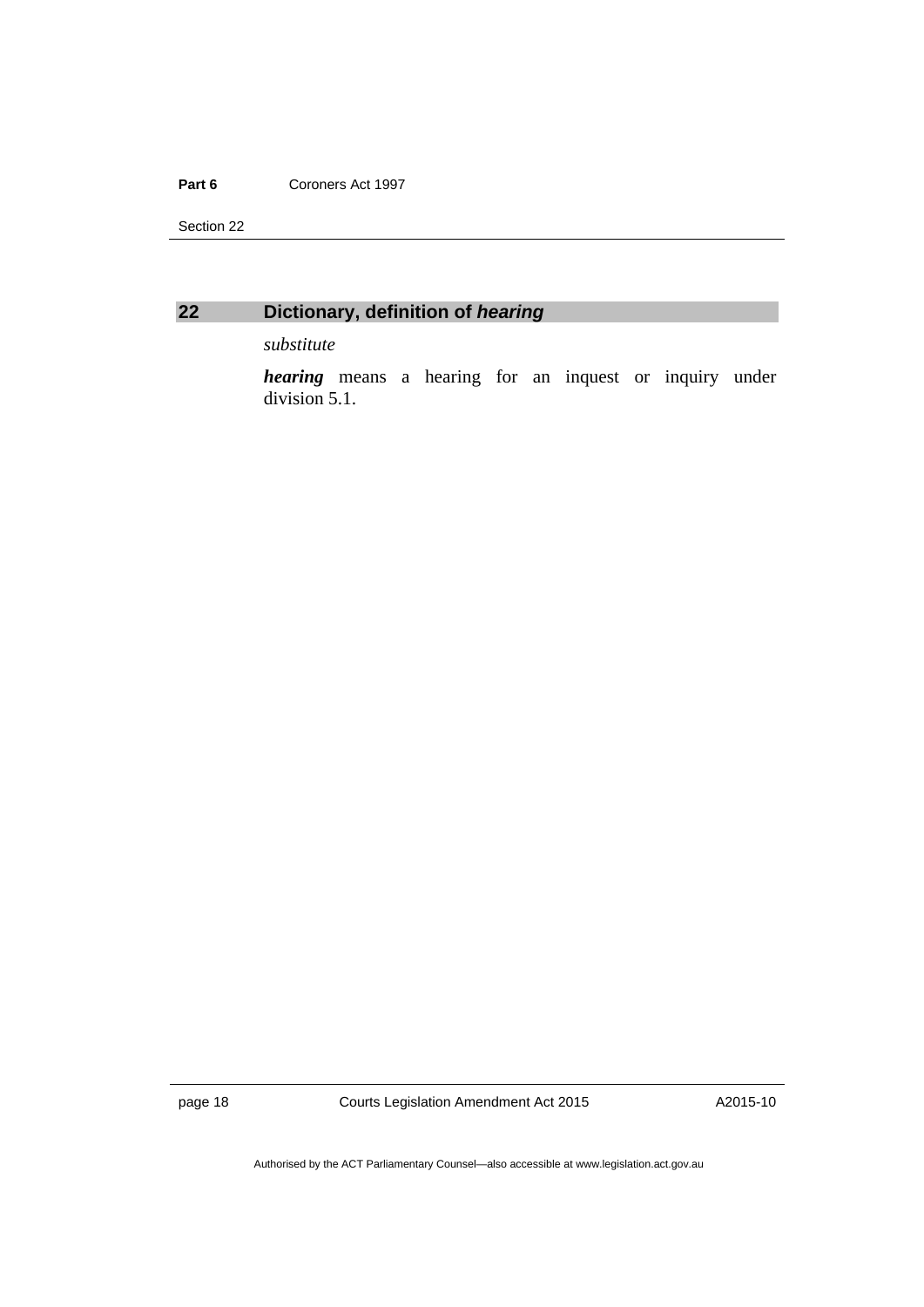### <span id="page-22-0"></span>**Part 7 Court Procedures Act 2004**

#### <span id="page-22-1"></span>**23 Rule-making committee Section 9 (5) and (6)**

*substitute* 

 (5) However, if the Chief Justice is not personally present at a meeting of the rule-making committee, the member present chosen by the committee is to chair the meeting.

#### <span id="page-22-2"></span>**24 Section 76**

*substitute* 

#### **76 Supreme Court jurisdiction to make orders for conduct of indictable trials**

- (1) The Supreme Court has jurisdiction in relation to the conduct of a criminal proceeding against an accused person for an indictable offence—
	- (a) if the accused person is committed to the sittings of the Supreme Court for the offence—when the Magistrates Court has completed making—
		- (i) an order to commit the accused person to the sittings of the Supreme Court (the *committal order*); and
		- (ii) any other orders incidental to the committal order; or
	- (b) in any other case—when an indictment for the offence is presented against the accused person in the Supreme Court.

A2015-10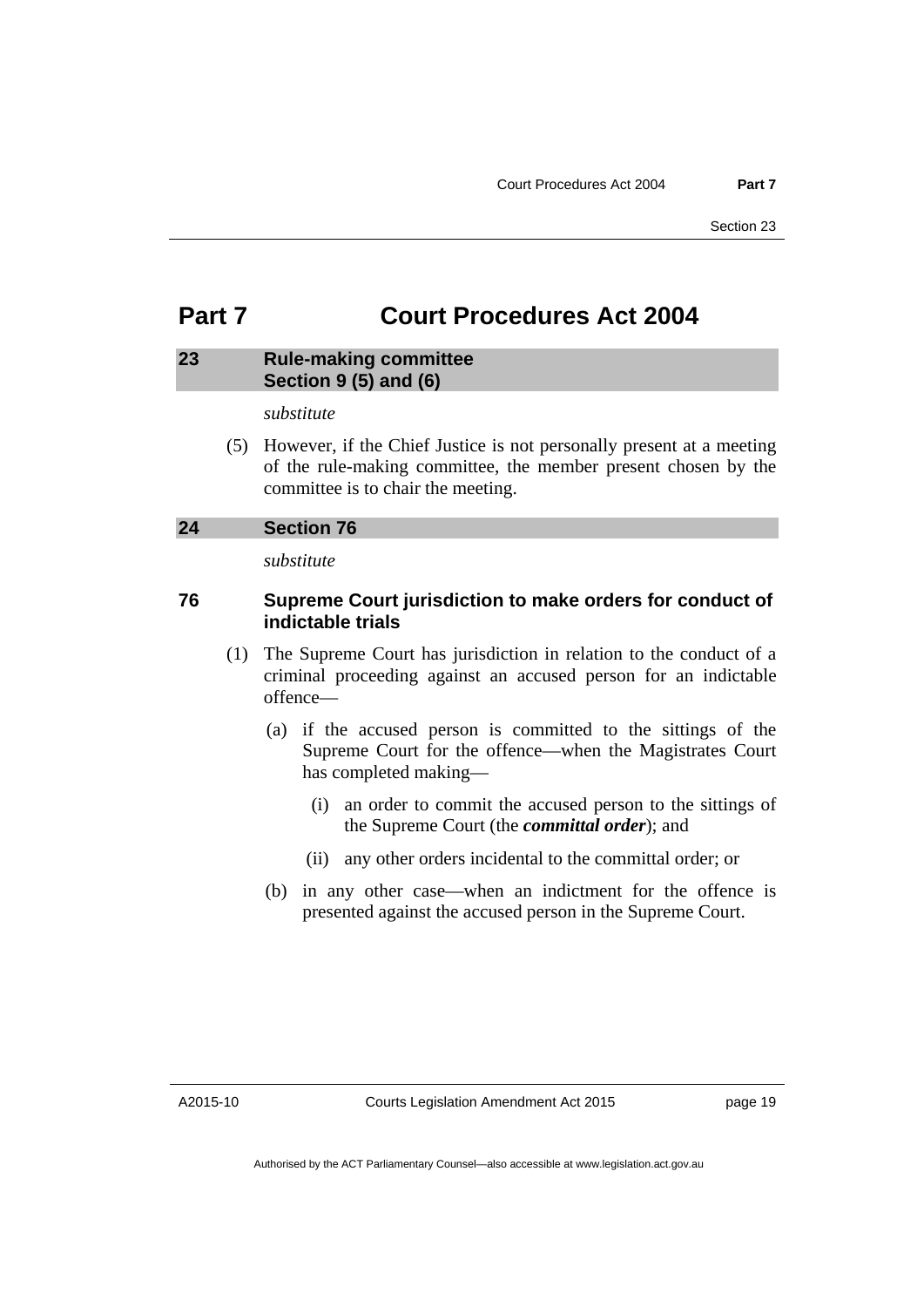Section 25

- (2) Any orders, rulings or directions that may be made by the Supreme Court for the purposes of a trial for an indictable offence may be made before—
	- (a) if the tribunal of fact for the trial is a jury—the jury is empanelled; or
	- (b) if the tribunal of fact for the trial is a judge alone—the judge starts hearing evidence to determine the guilt or innocence of the accused person; and
- (3) An order, ruling or direction of the Supreme Court under subsection (2) is binding on the trial judge at the hearing of the trial unless in the opinion of the trial judge it is not in the interests of justice for the order, ruling or direction to remain binding.
- (4) Subject to this Act, the point in a criminal proceeding on indictment against an accused person when an order, ruling or direction under subsection (2) is made is taken to be part of the trial of the accused person.
- (5) If an accused person elects to be tried by a jury, the person may be arraigned again in the presence of the panel of jurors.

#### <span id="page-23-0"></span>**25 New division 8.3**

*insert* 

### **Division 8.3 Pre-trial disclosure of expert evidence**

#### **77 Application—div 8.3**

- (1) This division applies to a criminal proceeding that is a trial on indictment of an accused person in which—
	- (a) the Supreme Court has jurisdiction; and

page 20 Courts Legislation Amendment Act 2015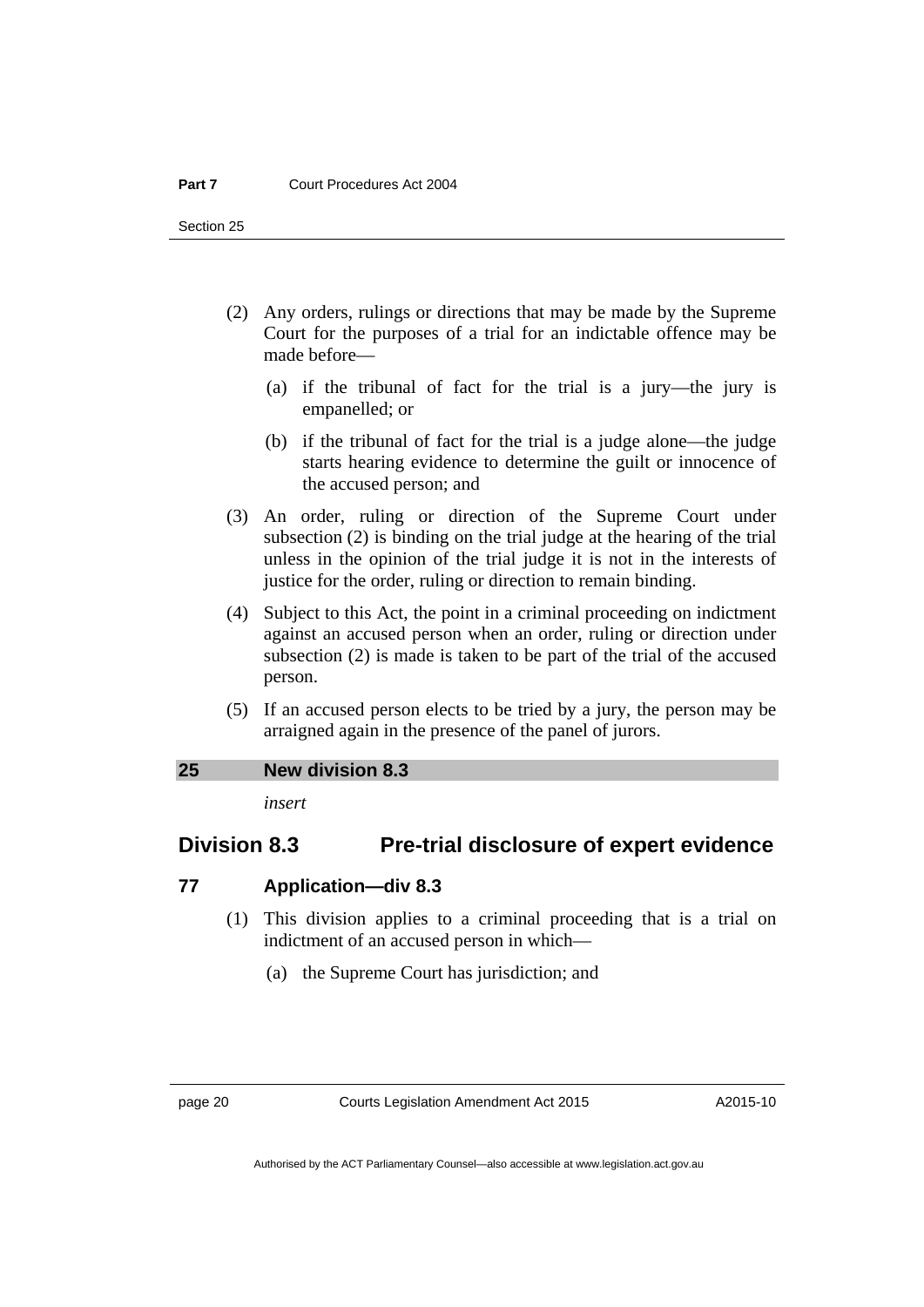- (b) neither of the following events in the trial has happened:
	- (i) if the tribunal of fact for the trial is a jury—the jury is empanelled;
	- (ii) if the tribunal of fact for the trial is a judge alone—the trial judge starts hearing evidence to determine the guilt or innocence of the accused.
- (2) In this section:

*criminal proceeding*—a reference to a *criminal proceeding* includes a criminal proceeding begun before the day on which this section commences.

*trial*—a reference to a *trial* includes a retrial.

#### **78 Mandatory pre-trial disclosure—expert evidence**

- (1) After an indictment is filed in a proceeding, the following pre-trial disclosure is required:
	- (a) the prosecutor must give each accused person written notice in accordance with section 79 about whether or not the prosecution will adduce expert evidence in the proceeding;
	- (b) an accused person must give the prosecution and each co-accused person (if any)—
		- (i) written notice about whether or not the accused person will adduce expert evidence in the proceeding; and
		- (ii) if the accused person receives written notice under this division from the prosecution or a co-accused person about an intention to adduce expert evidence in the proceeding—written notice in reply in accordance with section 79A;

A2015-10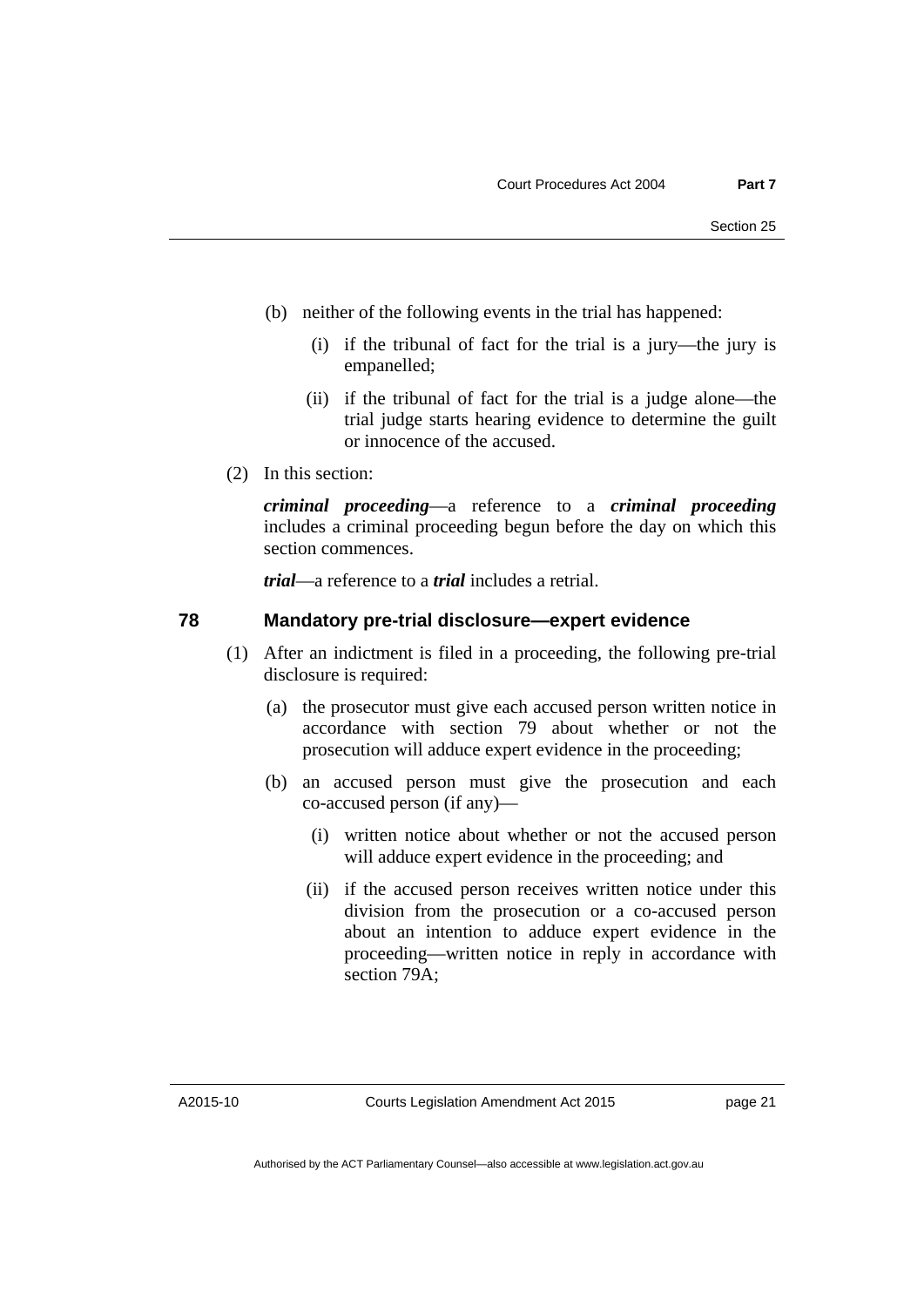Section 25

- (c) if the prosecutor receives written notice under this division from an accused person about an intention to adduce expert evidence in the proceeding—the prosecutor must give each accused person written notice in reply in accordance with section 79B.
- (2) Pre-trial disclosure in accordance with this section must happen before the date set for the trial in the proceeding and in accordance with a timetable determined by the court.
- (3) The court may vary the timetable determined under subsection (2) if it considers that it would be in the interests of justice to do so.

#### **79 Prosecution notice—expert evidence**

For section 78 (1) (a), written notice by a prosecutor in a proceeding must—

- (a) if the prosecution intends to adduce expert evidence in the proceeding—include the following:
	- (i) a statement that the prosecution intends adducing expert evidence in the proceeding;
	- (ii) a copy of any statement or report relevant to the proceeding that sets out the opinion of a person who the prosecution intends to call as an expert witness in the proceeding;
	- (iii) a copy of any other real evidence that is relevant to expert evidence that the prosecution proposes to adduce at the trial or, if it is not practicable to copy the real evidence, a detailed description of the real evidence;
	- (iv) any chart or explanatory material relating to expert evidence that the prosecution proposes to adduce at the trial; or

Authorised by the ACT Parliamentary Counsel—also accessible at www.legislation.act.gov.au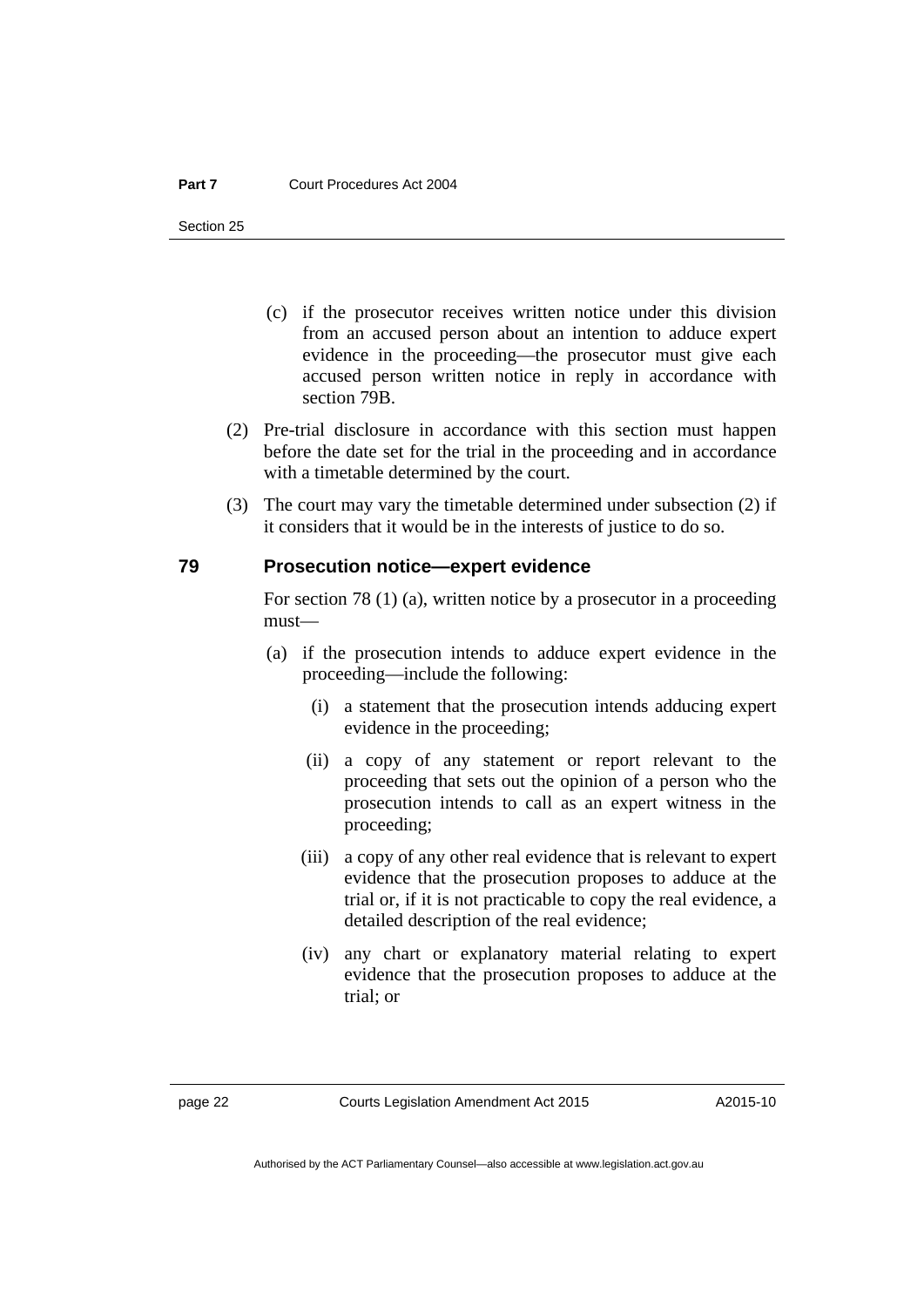(b) if the prosecution does not intend adducing expert evidence in the proceeding—a statement that the prosecution does not intend adducing expert evidence in the proceeding.

#### **79A Accused person's notice and reply—expert evidence**

- (1) For section 78 (1) (b) (i), written notice by an accused person about expert evidence in the accused person's case must—
	- (a) if the accused person intends to adduce expert evidence in the proceeding—include the following:
		- (i) a statement that the accused person intends adducing expert evidence in the proceeding;
		- (ii) a copy of any statement or report relevant to the proceeding that sets out the opinion of a person who the accused person intends to call as an expert witness in the proceeding;
		- (iii) a copy of any other real evidence that is relevant to expert evidence that the accused person proposes to adduce at the trial or, if it is not practicable to copy the real evidence, a detailed description of the real evidence;
		- (iv) any chart or explanatory material relating to expert evidence that the accused person proposes to adduce at the trial; or
	- (b) if the accused person does not intend adducing expert evidence in the proceeding—a statement that the accused person does not intend adducing expert evidence in the proceeding.

A2015-10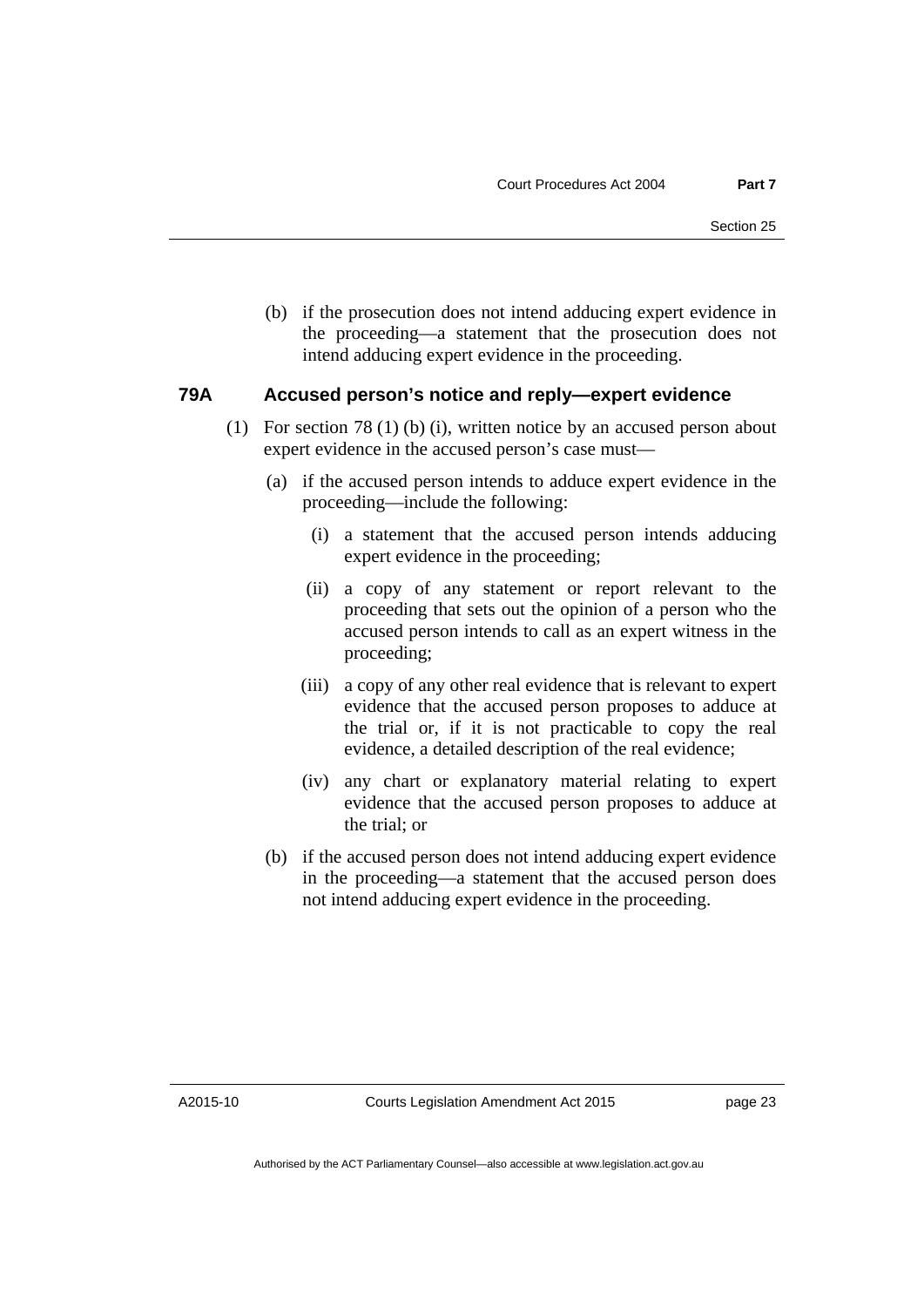Section 25

- (2) For section 78 (1) (b) (ii), written notice by an accused person in reply to a notice under this division from the prosecution or a co-accused person (a *party's notice*) in a proceeding must—
	- (a) if the party's notice states an intention to adduce expert evidence in the proceeding—state any objections or relevant matters of fact or law that the accused person intends to raise in relation to the expert evidence; and
	- (b) if the party's notice states the party does not intend adducing expert evidence in the proceeding—confirm receipt of the party's notice.

#### **79B Prosecution reply—expert evidence**

For section 78 (1) (c), written notice by the prosecution in reply to a notice under this division from an accused person in a proceeding must—

- (a) if the accused person's notice states an intention to adduce expert evidence in the proceeding—state any objections or relevant matters of fact or law that the prosecution intends to raise in relation to the expert evidence; and
- (b) if the accused person's notice states no intention to adduce expert evidence in the proceeding—confirm receipt of the accused person's notice.

#### **79C Sanctions for non-compliance with pre-trial disclosure requirements**

 (1) The court may refuse to admit expert evidence sought to be adduced by a party in a proceeding if the party failed to disclose the evidence to the other parties in accordance with this division.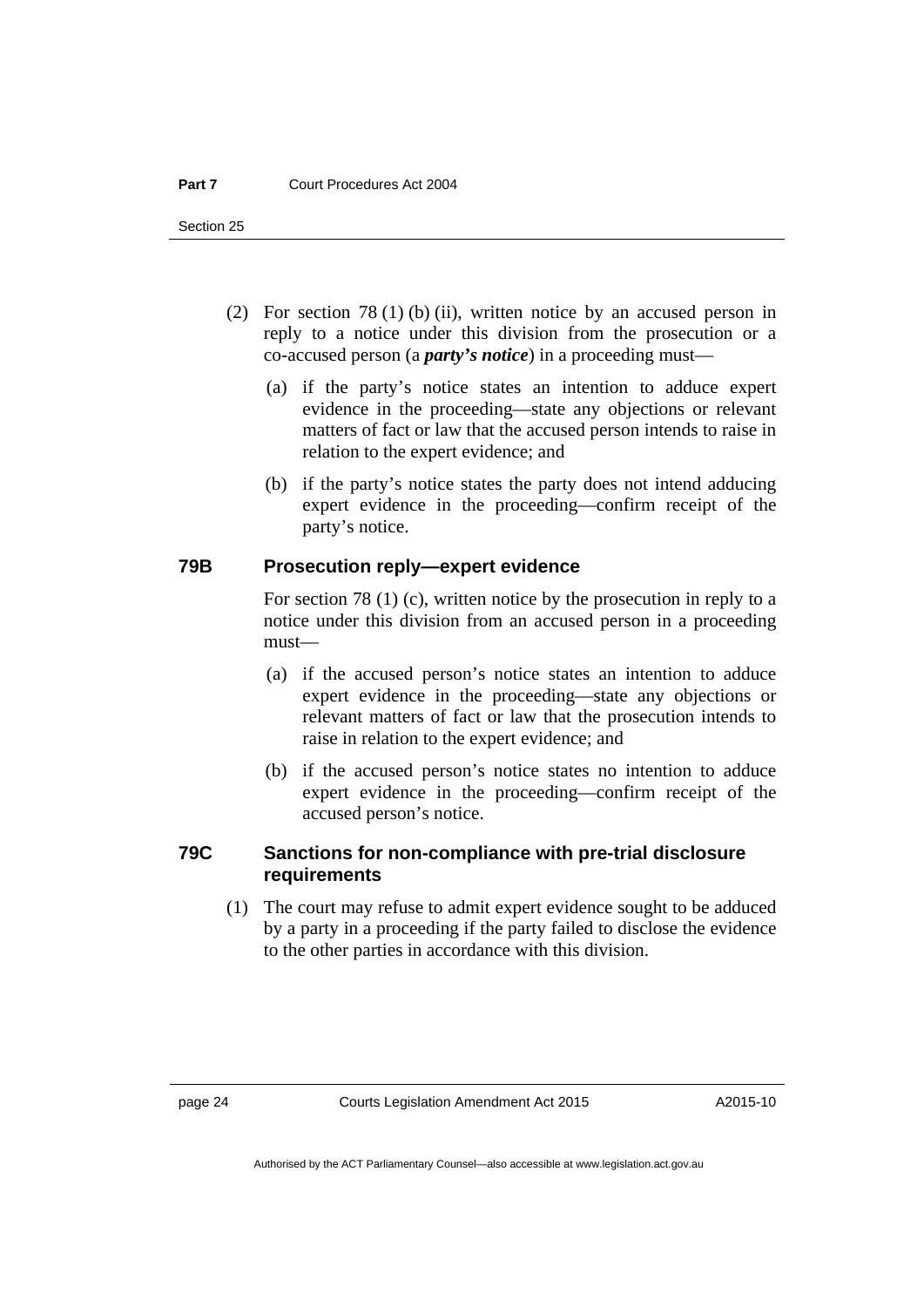- (2) The court may refuse to admit evidence from an expert witness sought to be adduced by a party in a proceeding if the party failed to give the other parties a copy of a report by the expert witness in accordance with requirements for pre-trial disclosure imposed under this division.
- (3) The court may grant an adjournment to a party (the *first party*) if another party (the *second party*) seeks to adduce evidence in the proceedings that the second party failed to disclose in accordance with requirements for pre-trial disclosure imposed under this division and that would prejudice the case of the first party.

#### **79D Disclosure requirement is ongoing**

- (1) The obligation to comply with the requirements for pre-trial disclosure in relation to expert evidence under this division applies until—
	- (a) the accused person is convicted or acquitted of the charges in the indictment; or
	- (b) the prosecution is brought to an end.
- (2) If a party becomes aware of a notifiable development in relation to expert evidence disclosed under this division after the evidence was disclosed the party must notify each other party to the proceeding about the development as soon as practicable.
- (3) A party may, with the leave of the court, amend notice given by the party under this division if notification about a notifiable development is received from another party that would affect the contents of the party's notice.
- (4) A party that amends the party's notice in accordance with subsection (3) must give the amended notice to each other party to the proceeding.

A2015-10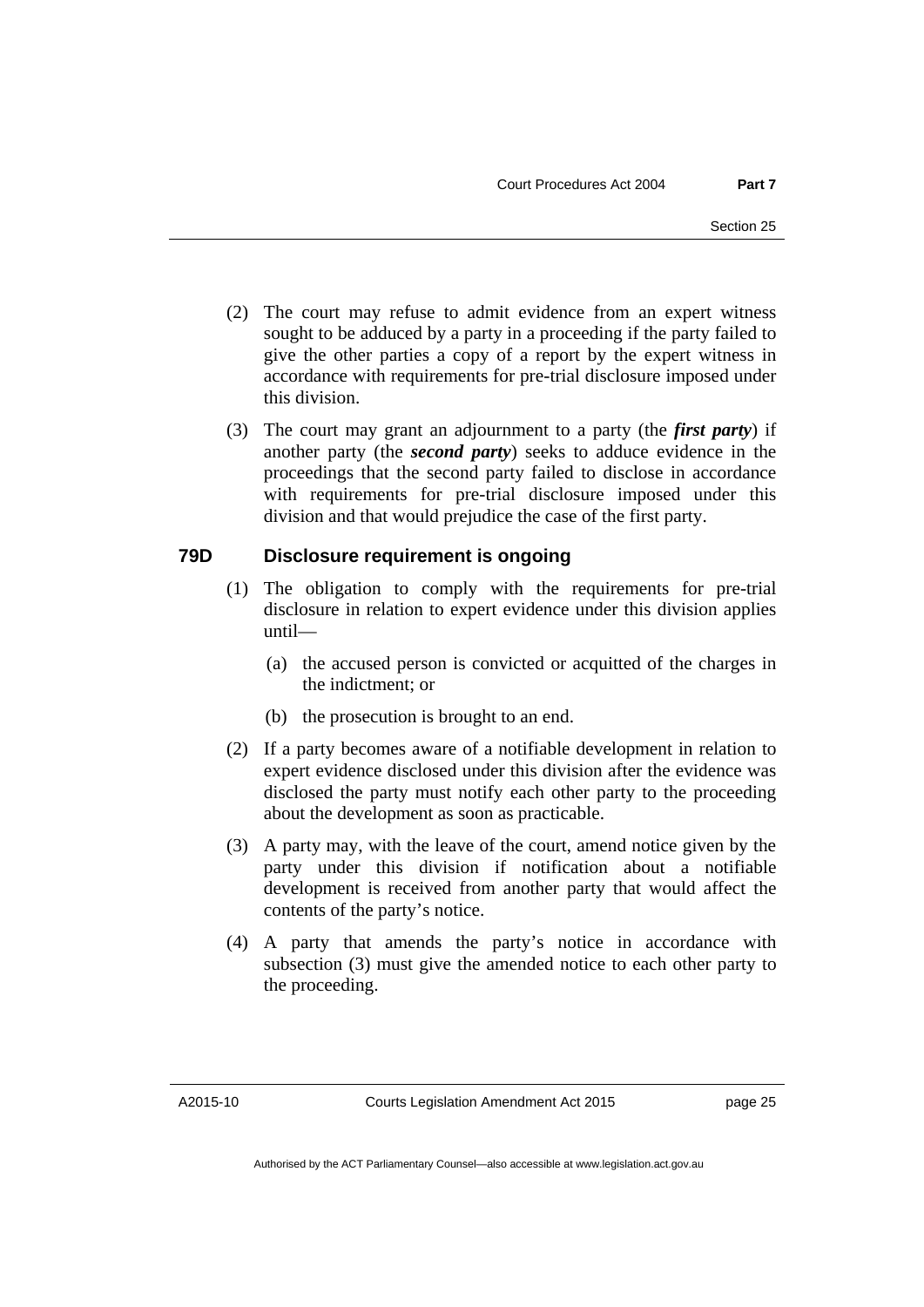Section 25

(5) In this section:

*notifiable development*, in relation to expert evidence required to be disclosed under this division in a proceeding, means any information, document, thing or occurrence relevant to—

- (a) an understanding of the expert evidence; or
- (b) the reliability of the expert evidence or a person who is proposed to give the evidence in the proceeding; or
- (c) the use or effect of the expert evidence in a proceeding.

#### **79E Court may waive requirements**

- (1) A court may, by order, waive any of the pre-trial disclosure requirements under this division if the court considers that it would be in the interests of justice to do so.
- (2) The court may make an order under this section on its own initiative or on the application of the prosecutor or an accused person.
- (3) An order may be made subject to any condition the court considers appropriate.
- (4) The court must take into account whether the accused person is represented by a lawyer when considering whether to make an order under this section.
- (5) The court must give reasons for the making of an order under this section.

#### **79F Miscellaneous provision**

A statement about any matter that is made by or on behalf of the accused person for the purposes of complying with requirements for pre-trial disclosure imposed by or under this division does not constitute an admission of that matter by the accused person.

Authorised by the ACT Parliamentary Counsel—also accessible at www.legislation.act.gov.au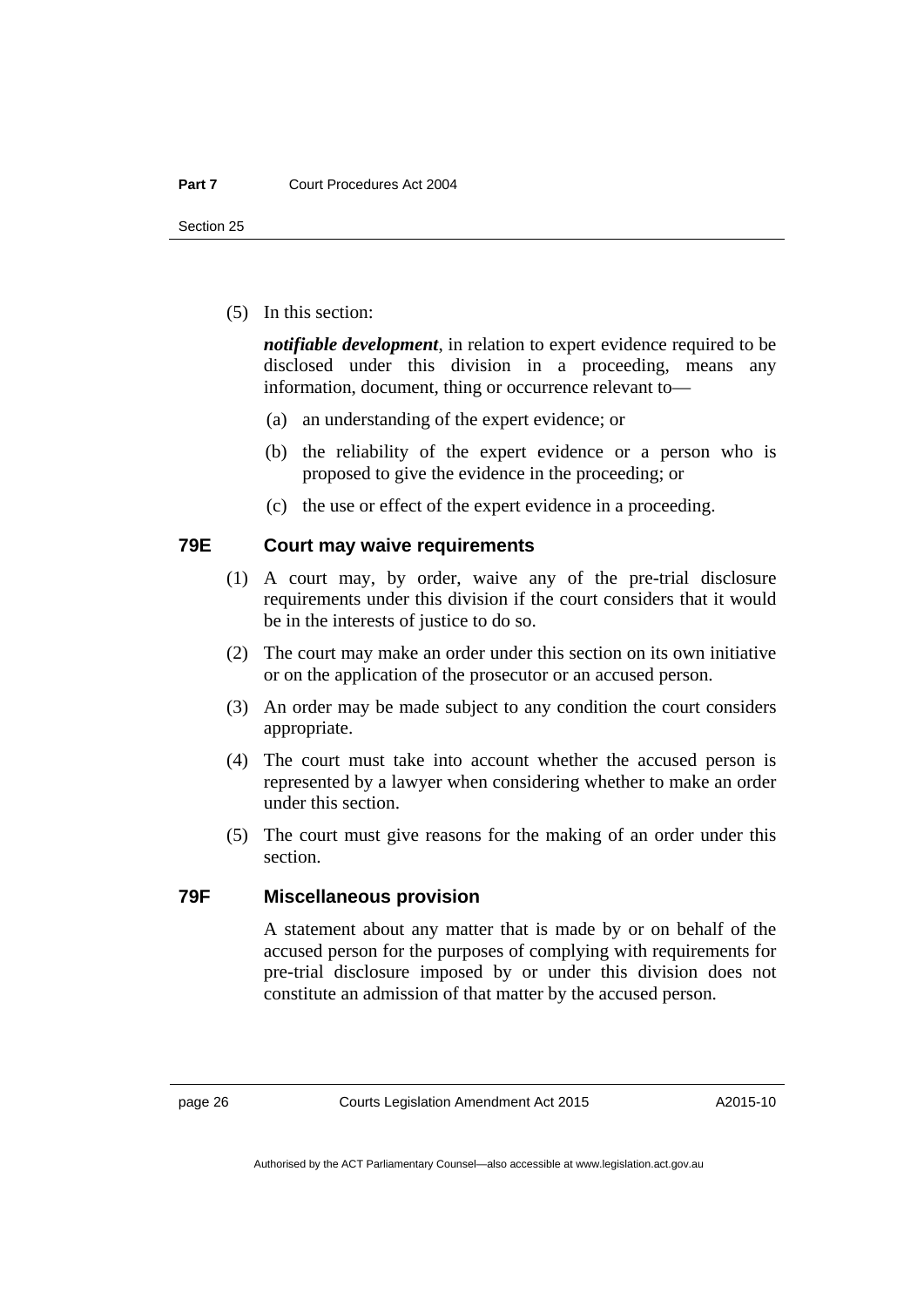<span id="page-30-2"></span><span id="page-30-1"></span><span id="page-30-0"></span>

| 26 | Dictionary, note 2                         |
|----|--------------------------------------------|
|    | insert                                     |
|    | associate judge                            |
| 27 | Dictionary, definition of master           |
|    | omit                                       |
| 28 | Further amendments, mentions of master     |
|    | omit                                       |
|    | master                                     |
|    | substitute                                 |
|    | associate judge                            |
|    | in                                         |
|    | section $9(2)(c)$<br>٠                     |
|    | section 11<br>$\bullet$                    |
|    | section 18A $(5)$ $(a)$ $(i)$<br>$\bullet$ |
|    | section 40, definition of <i>judge</i>     |

 $\bullet$  schedule 1, part 1.1, item 1 (3)

A2015-10

Courts Legislation Amendment Act 2015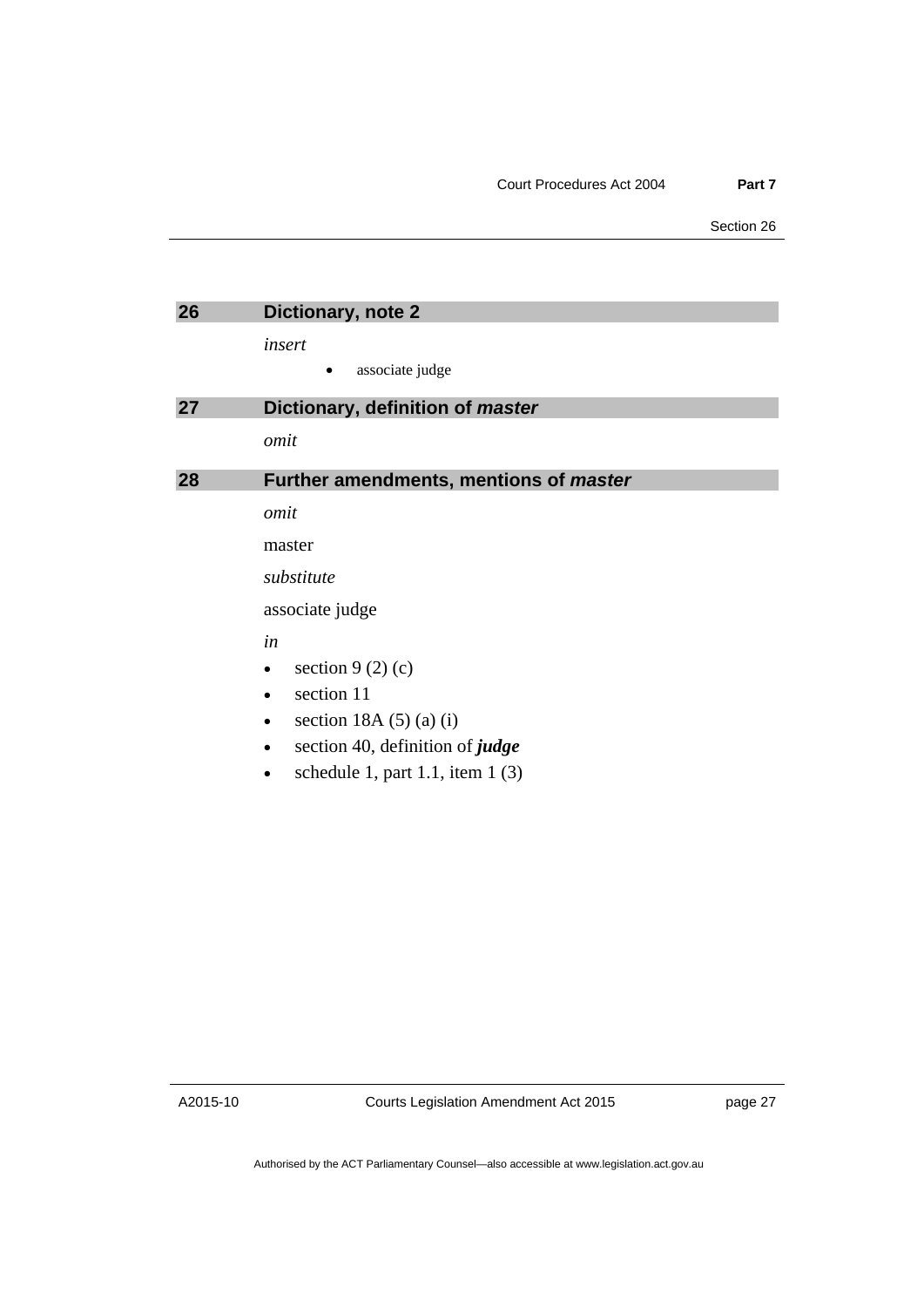#### **Part 8** Criminal Code 2002

Section 29

### <span id="page-31-0"></span>**Part 8 Criminal Code 2002**

#### <span id="page-31-1"></span>**29 Definitions—ch 3 Section 300, definition of** *territory public official***, paragraph (d)**

*omit* 

master

*substitute* 

associate judge

page 28 Courts Legislation Amendment Act 2015

A2015-10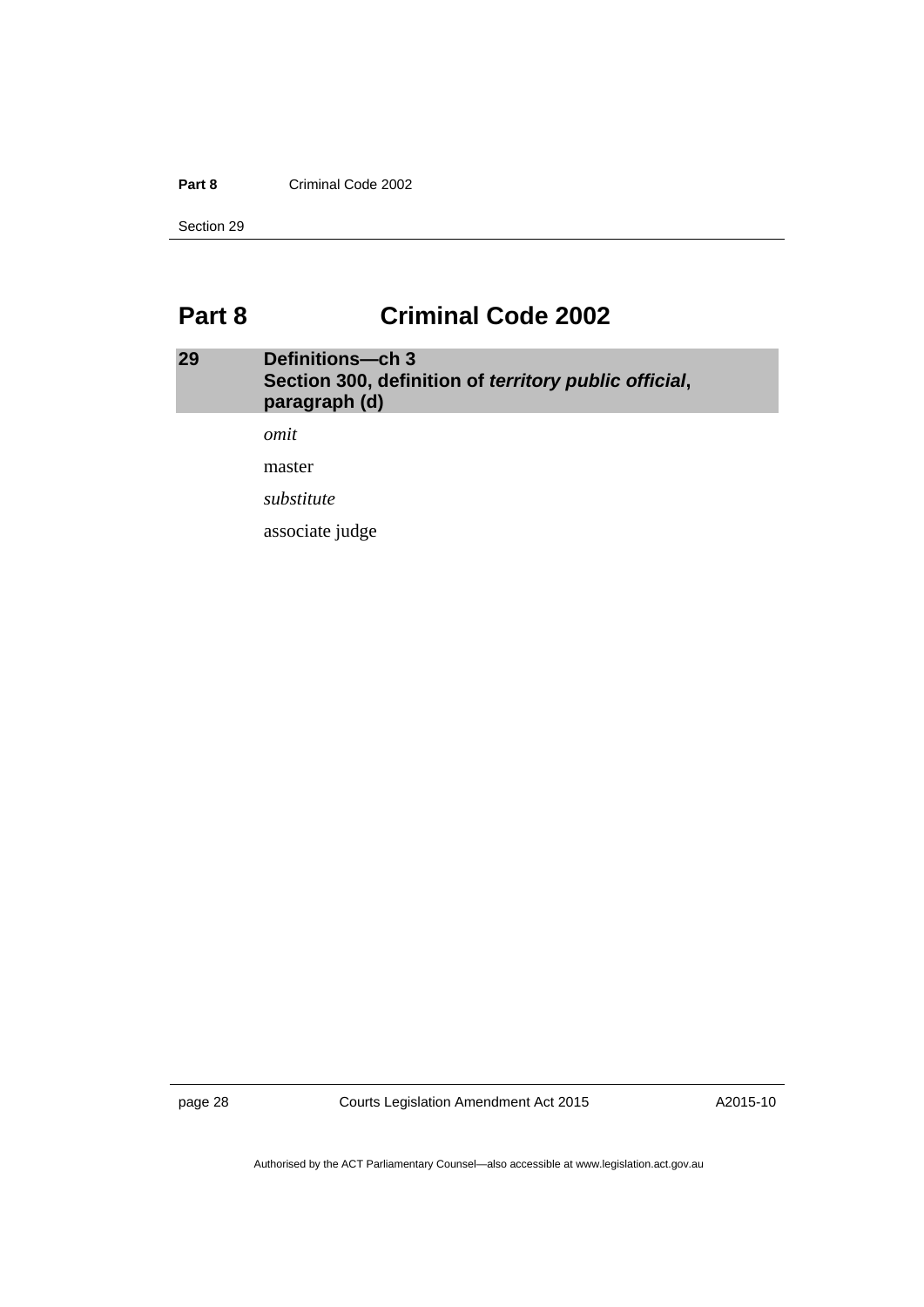### <span id="page-32-0"></span>**Part 9 Judicial Commissions Act 1994**

### <span id="page-32-1"></span>**30 Dictionary, definitions of** *head of jurisdiction* **and** *judicial officer omit*

master

*substitute* 

associate judge

A2015-10

Courts Legislation Amendment Act 2015

page 29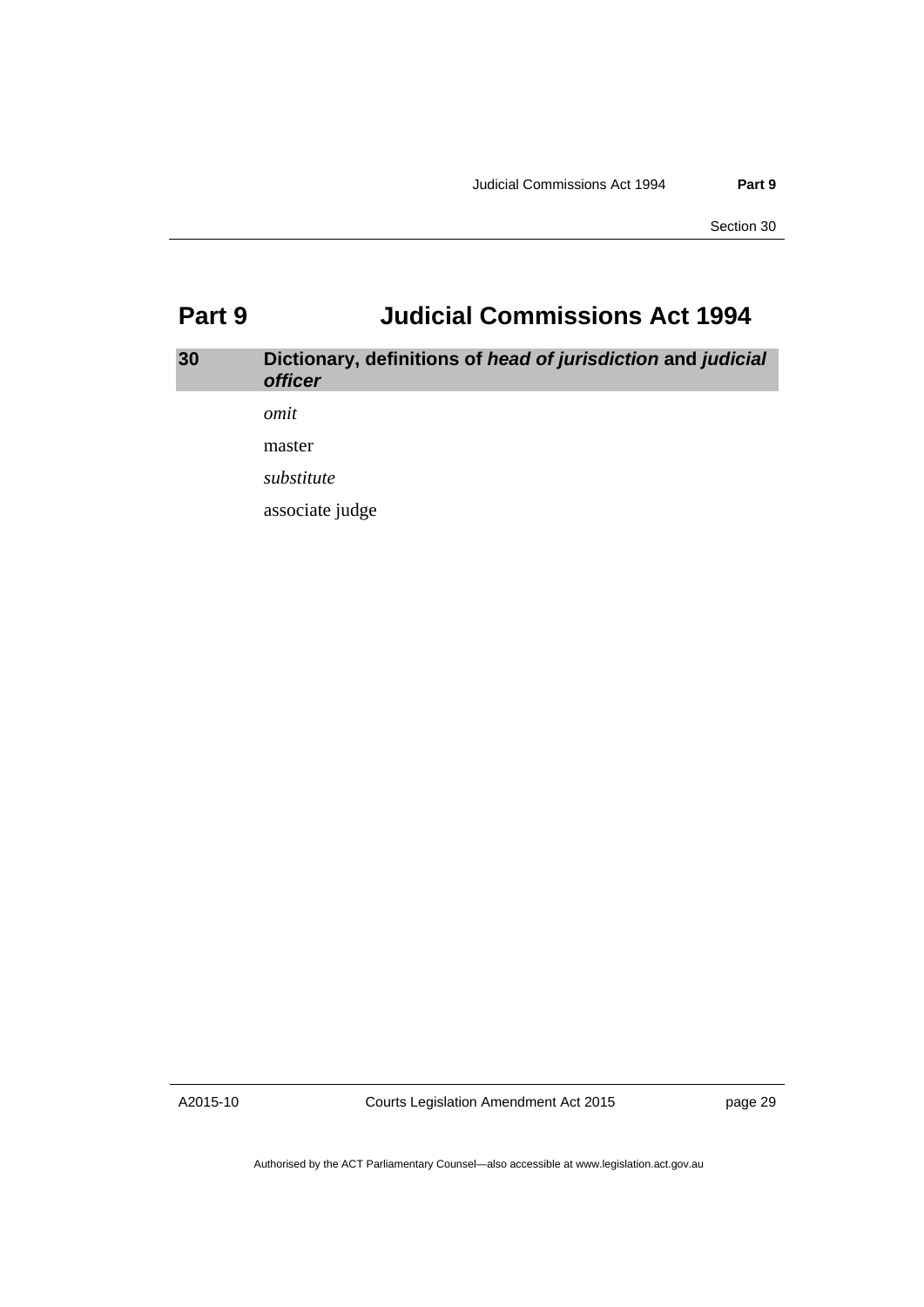**Part 10** Juries Act 1967

Section 31

### <span id="page-33-0"></span>**Part 10 Juries Act 1967**

### <span id="page-33-1"></span>**31 Jury service Schedule 2, part 2.1, item 13**  *omit*  master *substitute* associate judge

page 30 Courts Legislation Amendment Act 2015

A2015-10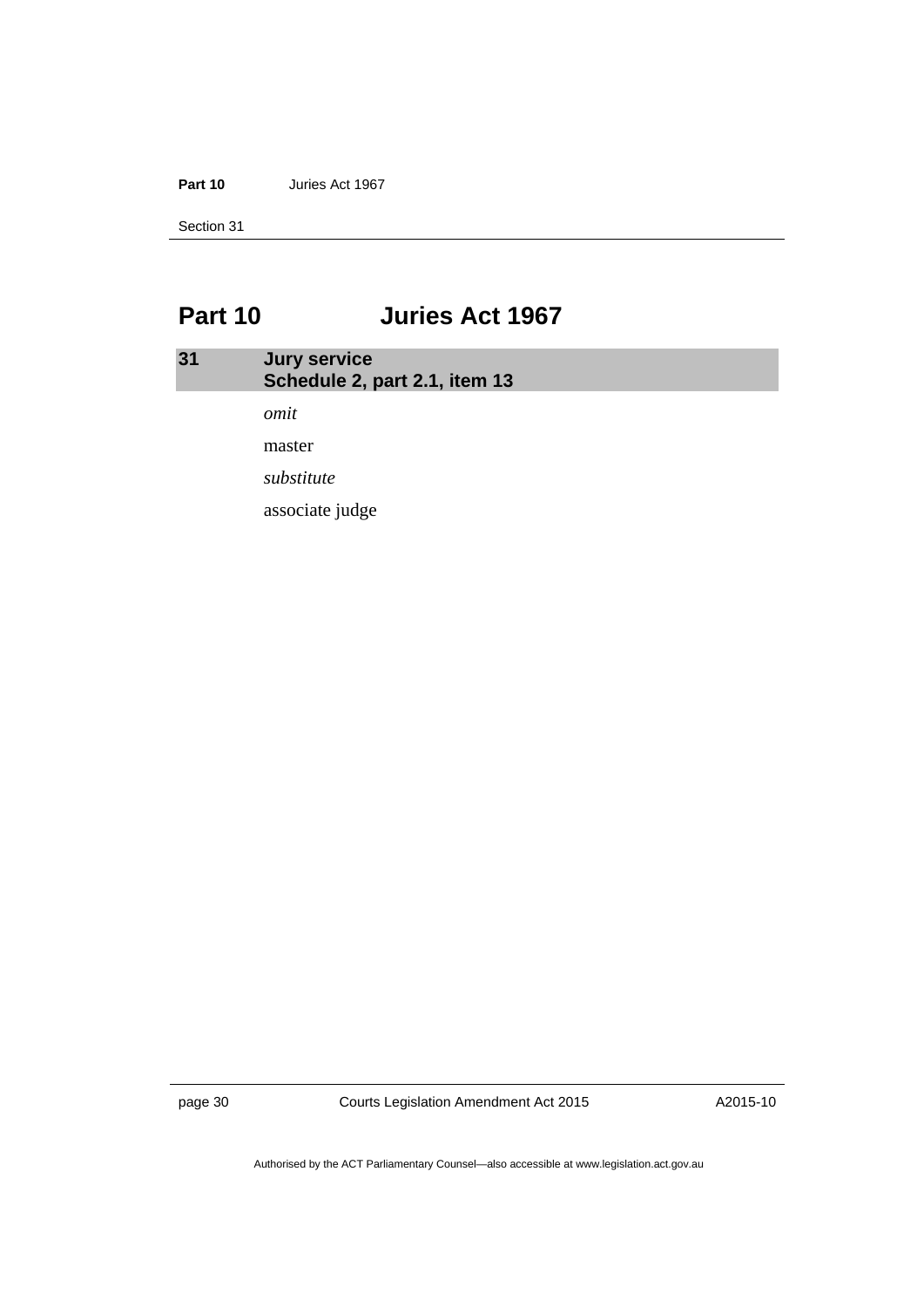### <span id="page-34-0"></span>**Part 11 Legislation Act 2001**

### <span id="page-34-1"></span>**32 Dictionary, part 1, new definition of** *associate judge*

#### *insert*

*associate judge* means the associate judge under the *[Supreme Court](http://www.legislation.act.gov.au/a/1933-34)  [Act 1933](http://www.legislation.act.gov.au/a/1933-34)*.

<span id="page-34-2"></span>**33 Dictionary, part 1, definition of** *master*

*omit* 

A2015-10

Courts Legislation Amendment Act 2015

page 31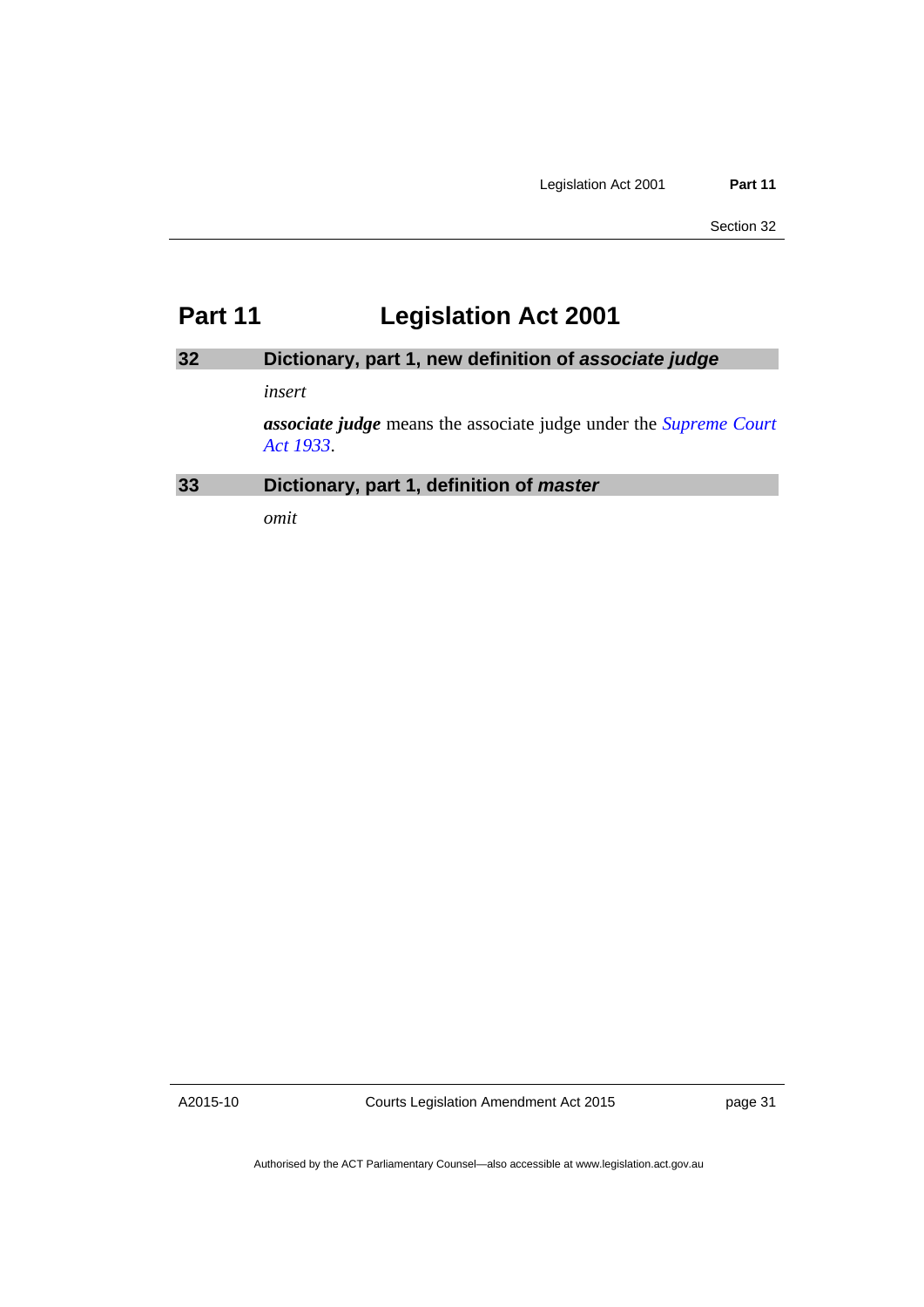Part 12 **Magistrates Court Act 1930** 

Section 34

### <span id="page-35-0"></span>**Part 12 Magistrates Court Act 1930**

#### <span id="page-35-1"></span>**34 Transfer of action from Supreme Court Section 268 (1)**

*substitute* 

 (1) This section applies if a proceeding in the Supreme Court relates to a cause of action that is a prescribed action.

<span id="page-35-2"></span>

*omit* 

page 32 Courts Legislation Amendment Act 2015

A2015-10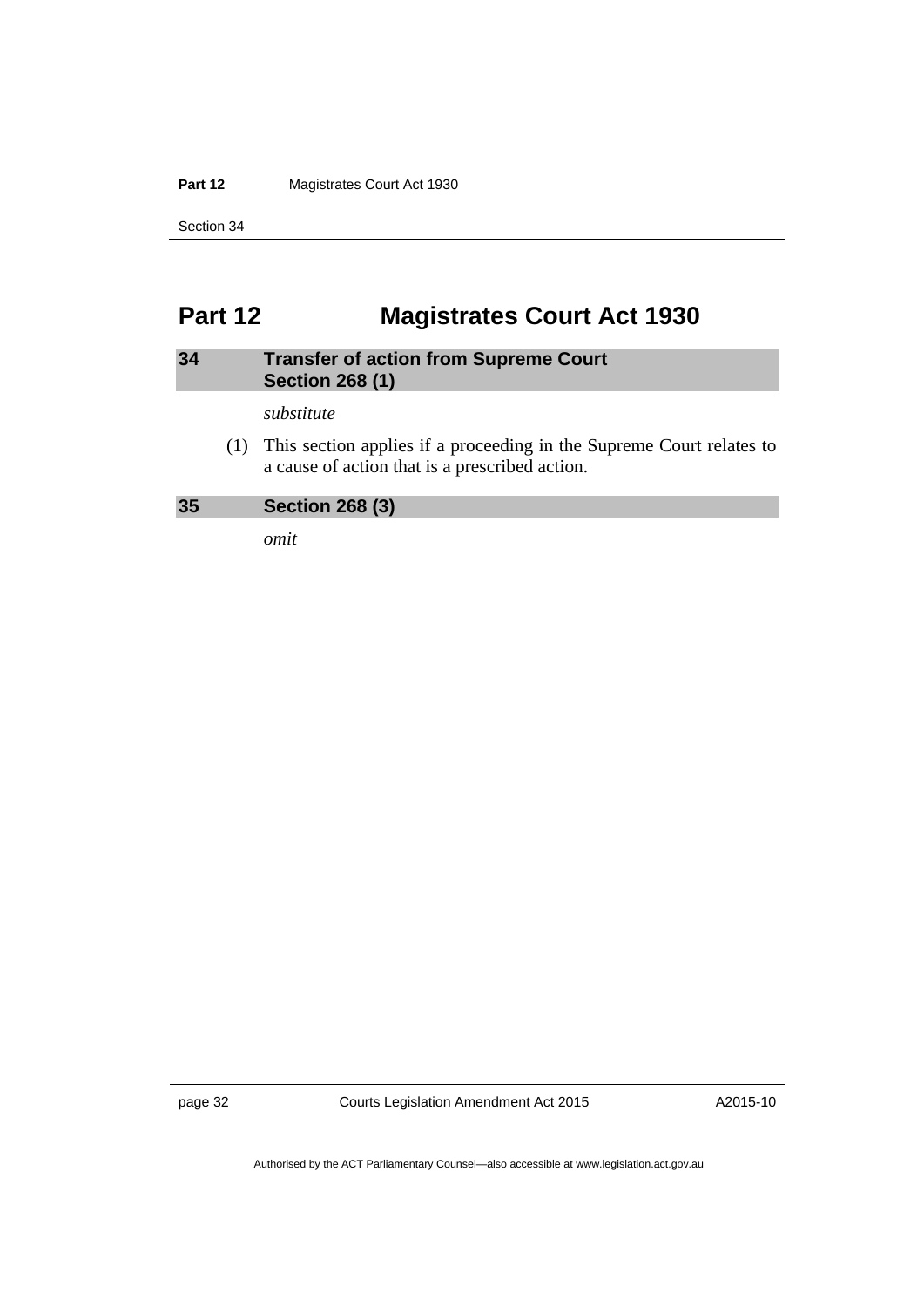### <span id="page-36-0"></span>**Part 13 Oaths and Affirmations Act 1984**

#### <span id="page-36-1"></span>**36 Oath or affirmation by spoken words or other means Section 17 (1)**

#### *substitute*

 (1) A person taking an oath must, if the person is physically capable of doing so, in the presence of the person before whom the oath is taken, say the words of the oath.

A2015-10

Courts Legislation Amendment Act 2015

page 33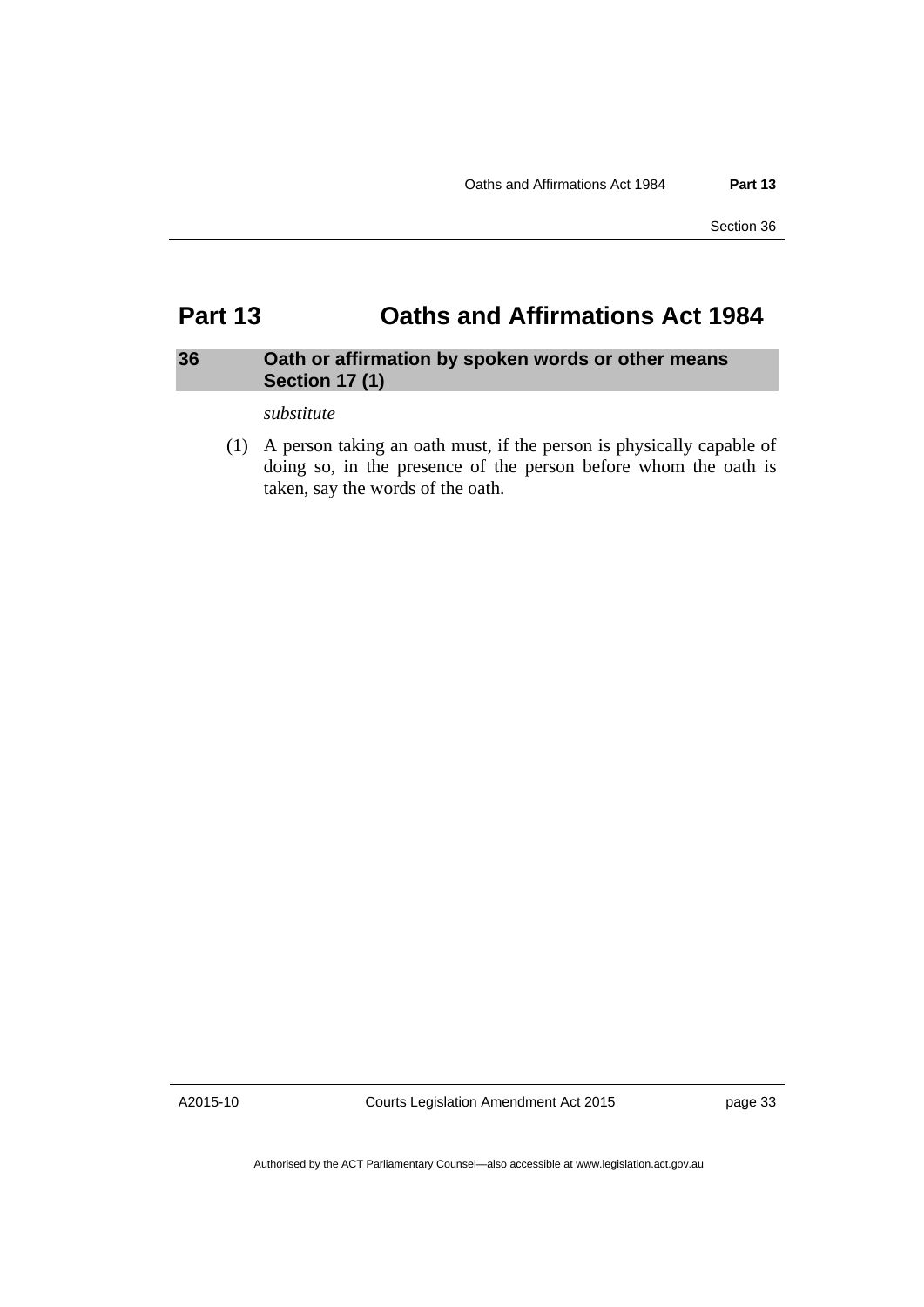#### **Part 14** Ombudsman Act 1989

Section 37

### <span id="page-37-0"></span>**Part 14 Ombudsman Act 1989**

### <span id="page-37-1"></span>**37 Functions—investigating complaints under Act Section 5 (2) (b) (i)**

*omit* 

master

*substitute* 

associate judge

page 34 Courts Legislation Amendment Act 2015

A2015-10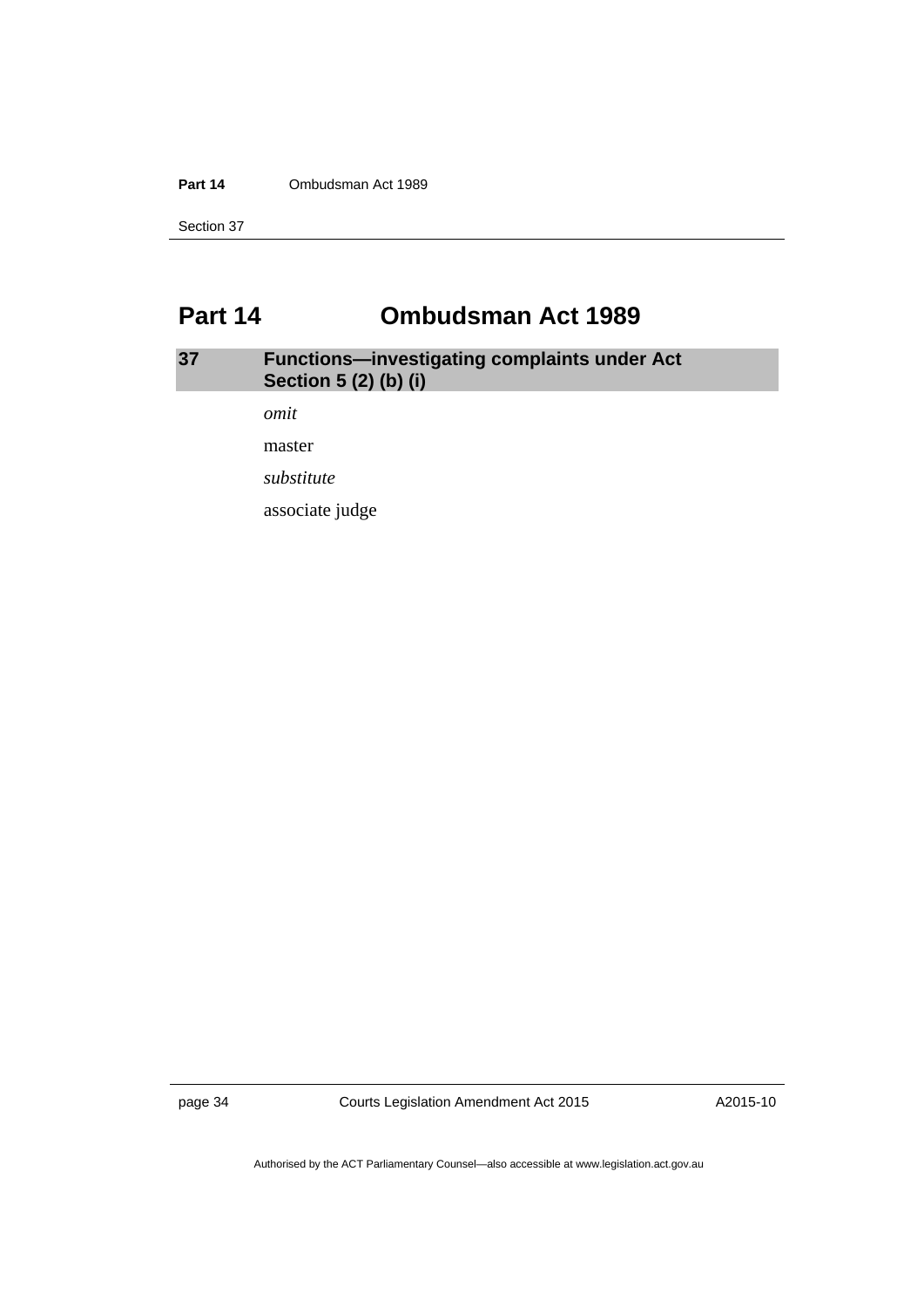Section 38

### <span id="page-38-0"></span>**Part 15 Public Sector Management Act 1994**

<span id="page-38-1"></span>

| 38 | <b>Application</b><br>Section 5 (b) |  |
|----|-------------------------------------|--|
|    | omit                                |  |
|    | master                              |  |
|    | substitute                          |  |
|    | associate judge                     |  |

A2015-10

Courts Legislation Amendment Act 2015

page 35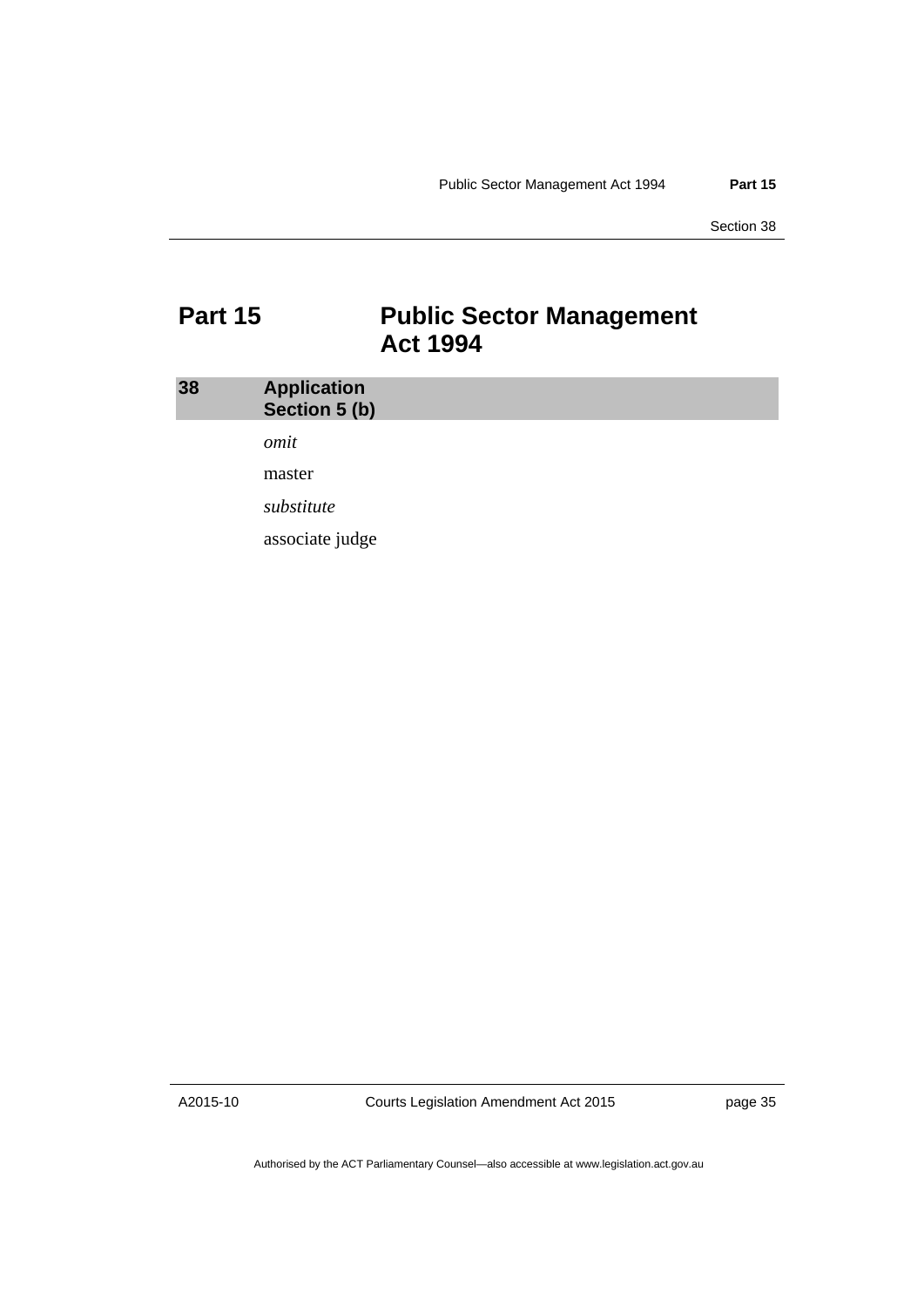#### **Part 16 Remuneration Tribunal Act 1995**

Section 39

### <span id="page-39-0"></span>**Part 16 Remuneration Tribunal Act 1995**

#### <span id="page-39-1"></span>**39 Positions to which Act applies Schedule 1, part 1.1**

*omit* 

master of the Supreme Court

*substitute* 

associate judge of the Supreme Court

page 36 Courts Legislation Amendment Act 2015

A2015-10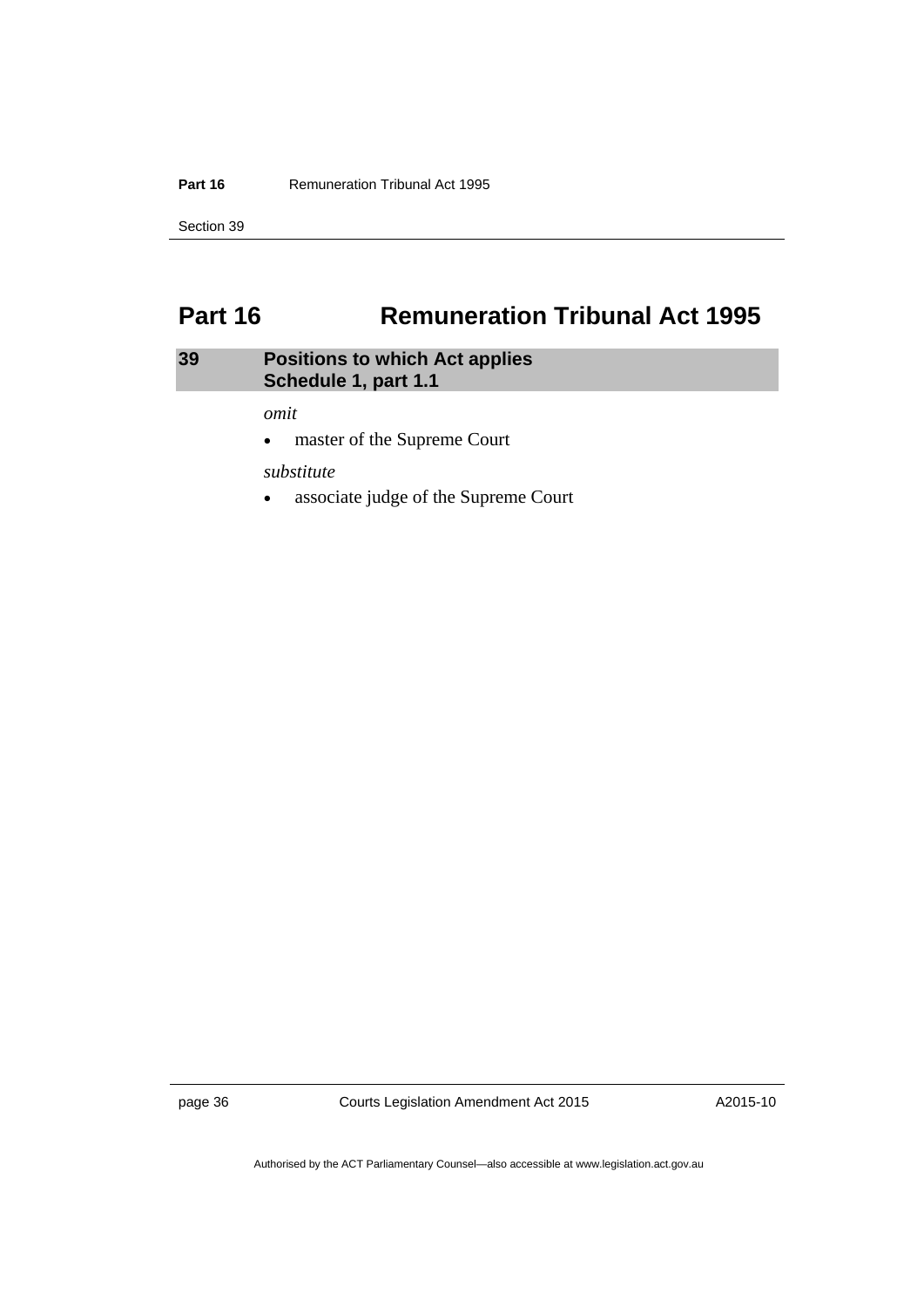### <span id="page-40-0"></span>**Part 17 Supreme Court Act 1933**

<span id="page-40-3"></span><span id="page-40-2"></span><span id="page-40-1"></span>

| 40 | <b>Seniority of judges</b><br>Section 5 (2)                                 |
|----|-----------------------------------------------------------------------------|
|    | omit                                                                        |
| 41 | Section 5 (5)                                                               |
|    | omit                                                                        |
|    | or the President                                                            |
| 42 | Arrangement of business of court<br><b>Section 7</b>                        |
|    | omit                                                                        |
|    | Subject to section 37G (Arrangement of business of Court of<br>Appeal), the |
|    | substitute                                                                  |
|    | The                                                                         |
| 43 | <b>Exercise of jurisdiction</b><br><b>Section 8</b>                         |
|    | omit                                                                        |
|    | master                                                                      |
|    | substitute                                                                  |
|    | associate judge                                                             |
|    |                                                                             |

<span id="page-40-4"></span>A2015-10

Courts Legislation Amendment Act 2015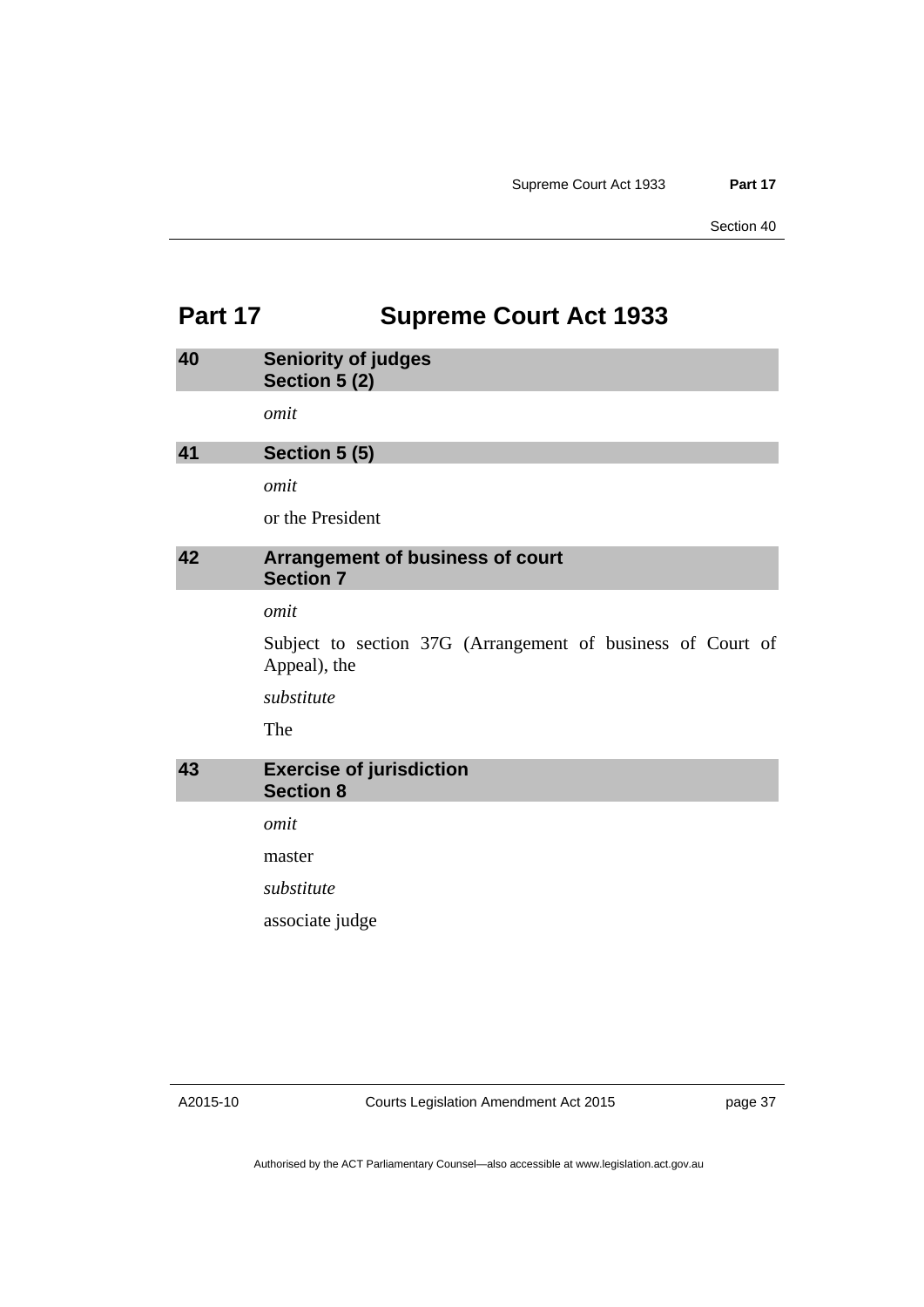#### Part 17 **Supreme Court Act 1933**

Section 44

#### <span id="page-41-0"></span>**44 Section 9**

*substitute* 

#### **9 Exercise of jurisdiction by associate judge**

- (1) For the exercise of jurisdiction given to the associate judge under the rules, this Act has effect as if the court consisted of the judges and the associate judge.
- (2) A person who is dissatisfied with an order of the associate judge made in the exercise of jurisdiction given under the rules may appeal as prescribed under the rules to the Court of Appeal.

#### <span id="page-41-1"></span>**45 Full Court decisions—equal division of opinion Section 14 (a)**

*omit* 

master

*substitute* 

associate judge

#### <span id="page-41-2"></span>**46 Appellate jurisdiction Section 37E (2) (a)**

#### *substitute*

 (a) appeals in relation to orders of the court (except orders of the registrar, the Full Court exercising appellate jurisdiction or the Court of Appeal itself);

#### <span id="page-41-3"></span>**47 Section 37E (4)**

#### *substitute*

 (4) Also, an appeal may be brought against an interlocutory order of the court constituted by a single judge, or the associate judge, only with leave of the Court of Appeal.

page 38 Courts Legislation Amendment Act 2015

A2015-10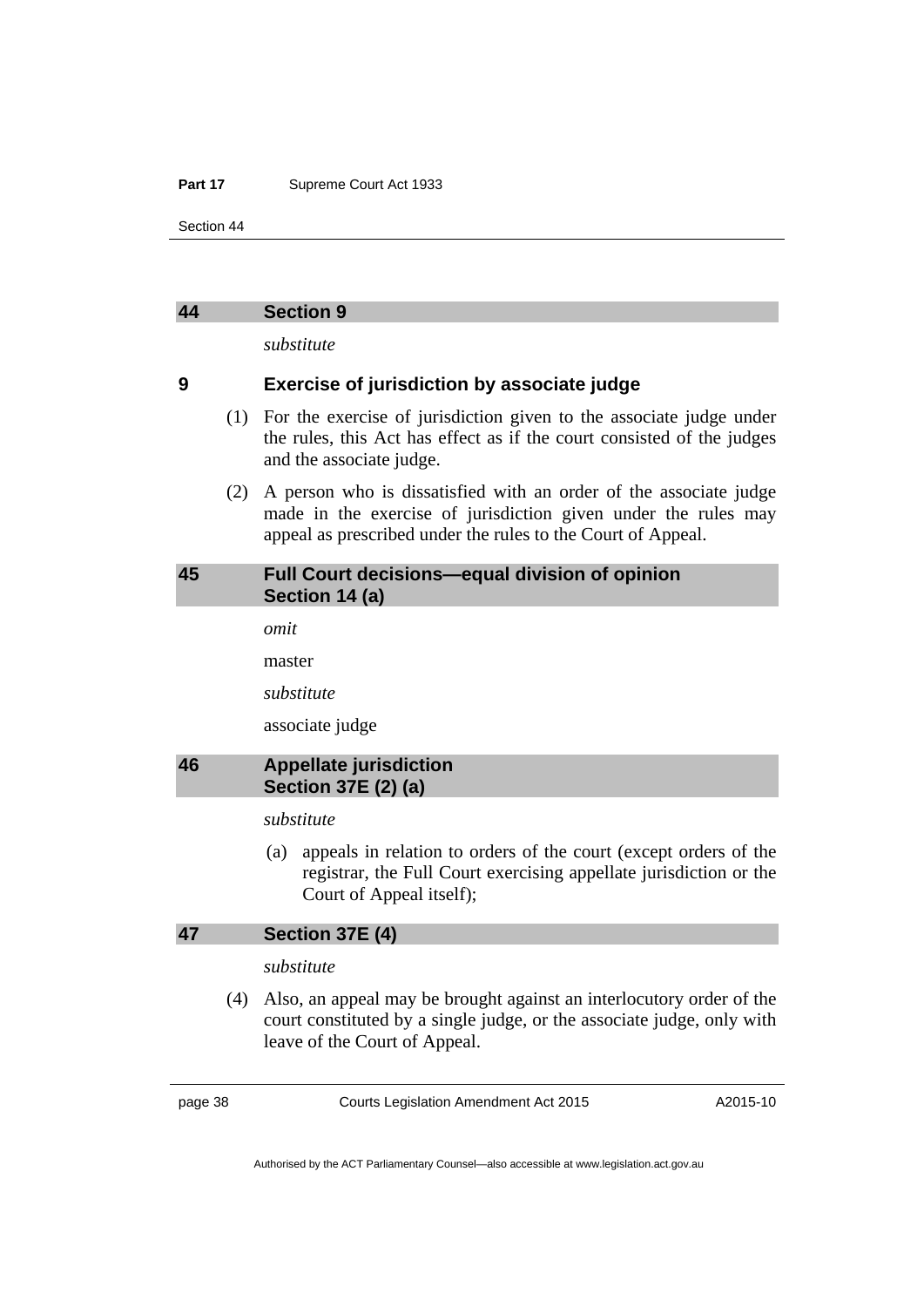Section 48

<span id="page-42-3"></span><span id="page-42-2"></span><span id="page-42-1"></span><span id="page-42-0"></span>

| 48 | <b>Sections 37F and 37G</b>                                                  |
|----|------------------------------------------------------------------------------|
|    | omit                                                                         |
| 49 | <b>Appeal bench</b><br>Section 37H (2)                                       |
|    | omit                                                                         |
|    | President                                                                    |
|    | substitute                                                                   |
|    | <b>Chief Justice</b>                                                         |
| 50 | <b>Salary of former President</b><br><b>Section 37UB</b>                     |
|    | omit                                                                         |
| 51 | <b>New section 45</b>                                                        |
|    | in part 3, insert                                                            |
| 45 | Master to be known as associate judge                                        |
|    | The Master is to be known as the Associate Judge.                            |
| 52 | Completion of part-heard matters-end of term of office<br><b>Section 60A</b> |
|    | omit                                                                         |
|    | master                                                                       |
|    | substitute                                                                   |
|    | associate judge                                                              |
|    |                                                                              |

<span id="page-42-4"></span>Courts Legislation Amendment Act 2015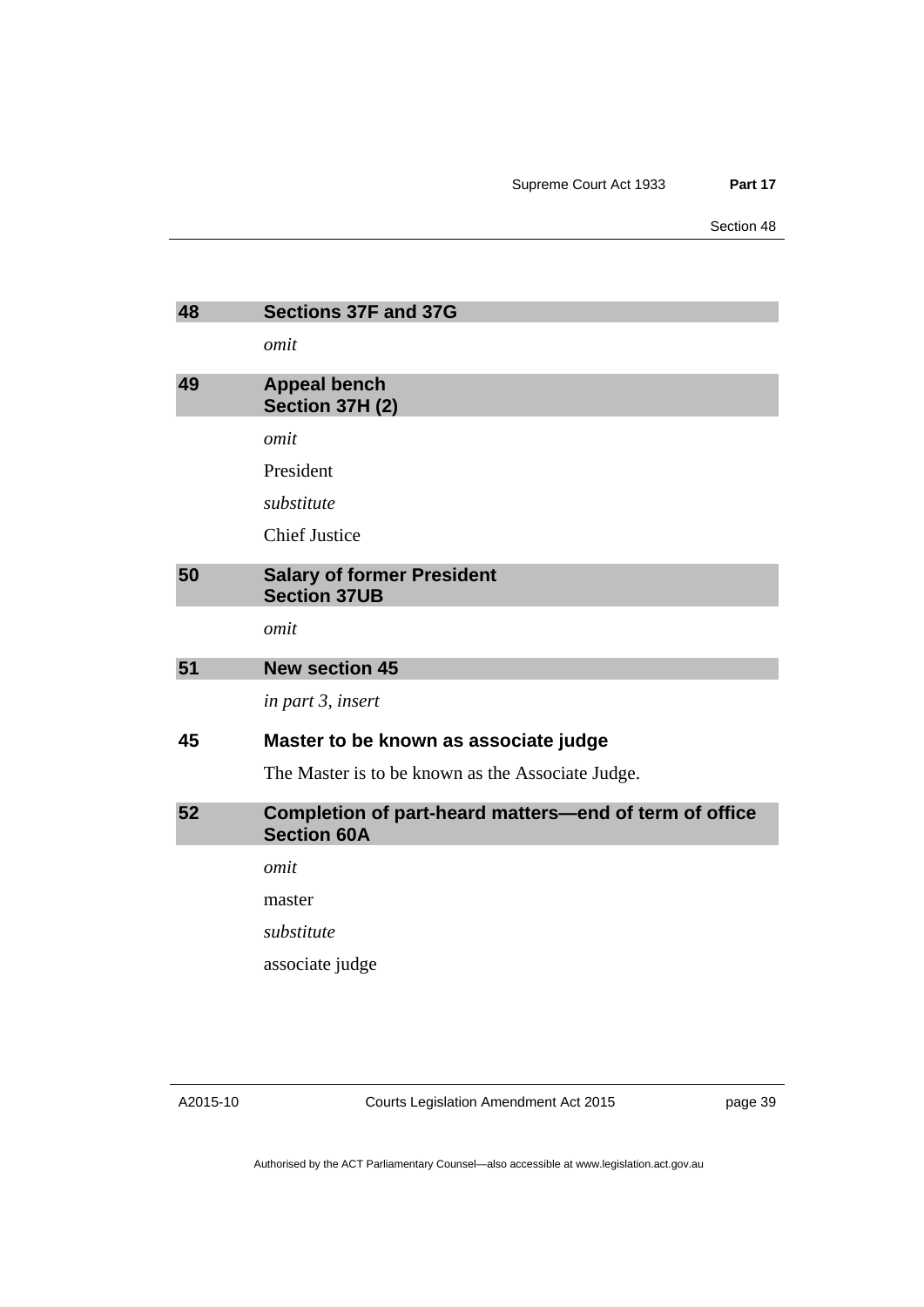#### Part 17 **Supreme Court Act 1933**

Section 53

#### <span id="page-43-0"></span>**53 New part 11**

*insert* 

### **Part 11 Transitional—Courts Legislation Amendment Act 2015**

#### **110 Meaning of c***ommencement day***—pt 11**

In this part:

*commencement day* means the day the *Courts Legislation Amendment Act 2015*, section 3 commences.

#### **111 Transitional regulations**

- (1) A regulation may prescribe transitional matters necessary or convenient to be prescribed because of the enactment of the *Courts Legislation Amendment Act 2015.*
- (2) A regulation may modify this part (including in relation to another territory law) to make provision in relation to anything that, in the Executive's opinion, is not, or is not adequately or appropriately, dealt with in this part.
- (3) A regulation under subsection (2) has effect despite anything else in this Act or another territory law.

#### **112 Expiry—pt 11**

This part expires 2 years after the commencement day.

*Note* Transitional provisions are kept in the Act for a limited time. A transitional provision is repealed on its expiry but continues to have effect after its repeal (see [Legislation Act,](http://www.legislation.act.gov.au/a/2001-14) s 88).

page 40 Courts Legislation Amendment Act 2015

A2015-10